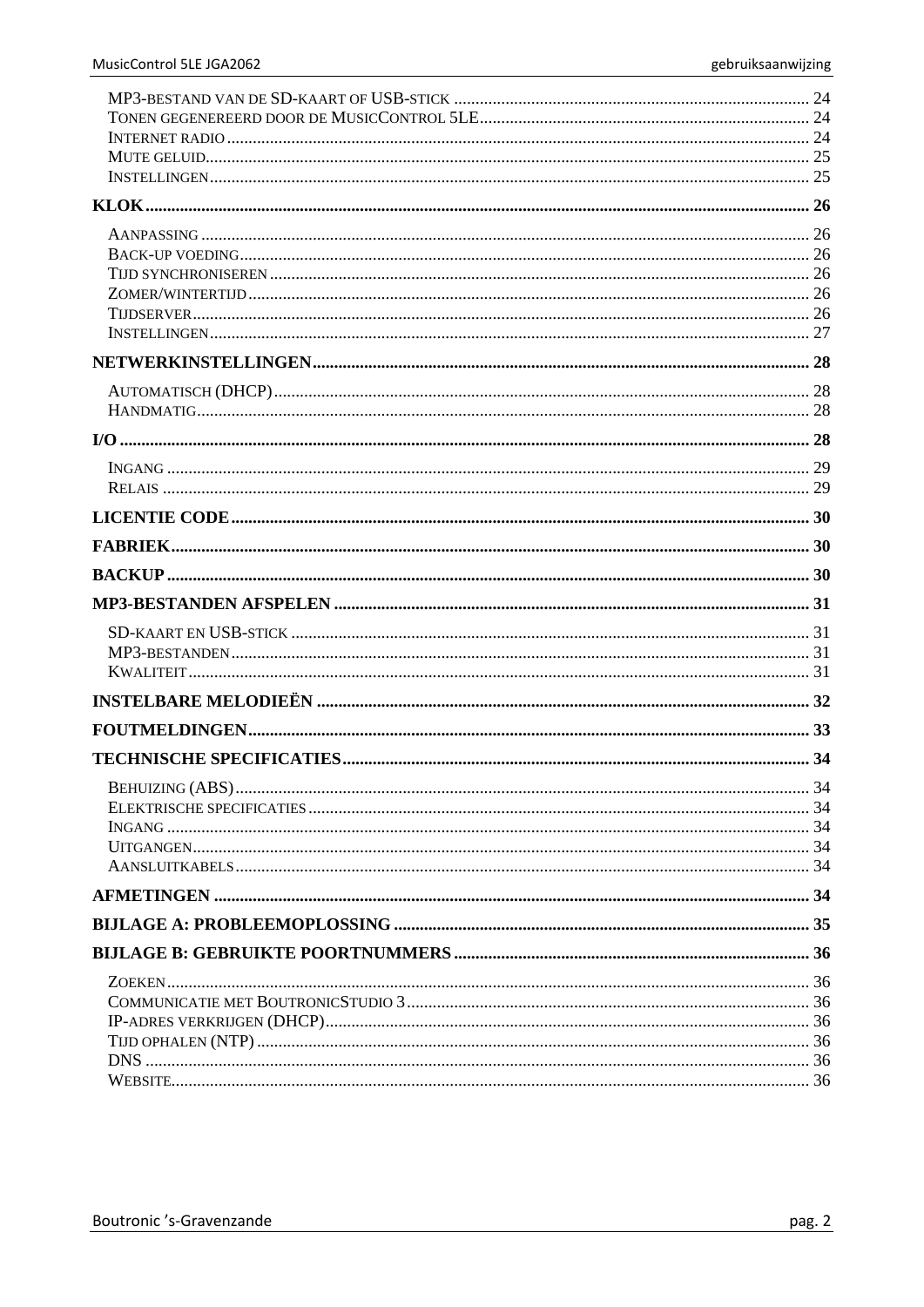

*Aan deze gebruiksaanwijzing kunnen geen rechten worden ontleend. Boutronic streeft ernaar zijn producten steeds verder te verbeteren. Zowel de specificaties van de MusicControl 5LE als de gegevens in de gebruiksaanwijzing kunnen daardoor zonder kennisgeving vooraf aan verandering onderhevig zijn.*

*Handleiding: MSCLE5678912022 – v5.0*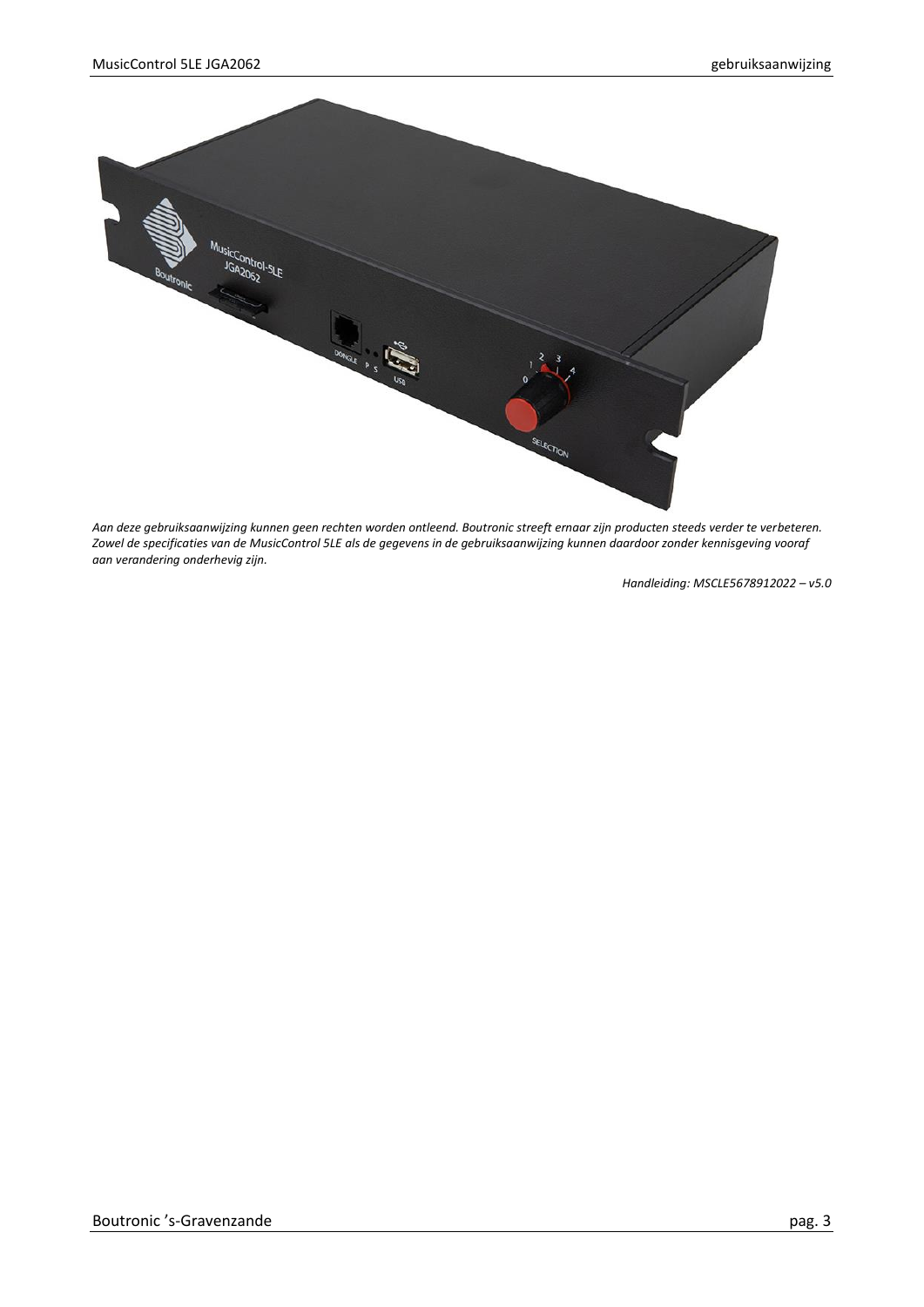# <span id="page-3-0"></span>**Inleiding**



Allereerst van harte gefeliciteerd met de aanschaf van uw MusicControl 5LE. In het vervolg kunt u melodieën, attentiesignalen en MP3 audio laten klinken door uw hele bedrijf via de geluidsinstallatie.

De MusicControl 5LE maakt het mogelijk om uw deurbel of een (brand) alarm via uw geluidsinstallatie te laten klinken, met de ingebouwde tijdklok kunt u aangeven dat een pauze begonnen is of geëindigd. Ook kunt u met de MusicControl 5LE MP3-bestanden afspelen vanaf de USB-stick of micro SD-kaart die in de MusicControl 5LE geplaatst is, hierdoor kunt u bijvoorbeeld gesproken berichten laten afspelen op een door u ingestelde tijd.

U bedient de MusicControl 5LE met de Boutronic Studio 3 (ethernet of USB dongle of met uw telefoon (telefoonlijn). Tevens biedt de MusicControl 5LE de mogelijkheid om met uw telefoon of aangesloten microfoon te kunnen roepen via de geluidsinstallatie.

De twee ingangen kunnen ingesteld worden als microfooningang of lijningang. De 2 uitgangen zijn liinuitgangen.

# <span id="page-3-1"></span>*Toepassingen van de MusicControl 5LE*

U kunt de MusicControl 5LE op verschillende manieren toepassen. Hieronder ziet u een overzicht van de belangrijkste functies van de MusicControl 5LE:

| Ó  | <b>Tijdklok</b>                                                                                  |
|----|--------------------------------------------------------------------------------------------------|
|    | Tijdklok via de radio, voor bijvoorbeeld begin en einde van een pauze of schoolbel.              |
|    | Intercom                                                                                         |
|    | Via de telefoon of microfoon omroepen over de geluidsinstallatie                                 |
|    | (Alarm) melder                                                                                   |
|    | Deurbel, brandalarm, waarschuwingstonen en MP3 via de geluidsinstallatie                         |
|    | Instellen                                                                                        |
|    | U kunt instellingen wijzigen met de BoutronicStudio 3 op uw Windows PC. Verbinding maakt u       |
|    | via de Ethernet aansluiting of Boutronic USB Dongle.                                             |
|    | Internetradio                                                                                    |
| O≣ | Afspelen internetradio. Keuze uit 10 radiozenders op basis van dag en tijd d.m.v. 16 tijdklokken |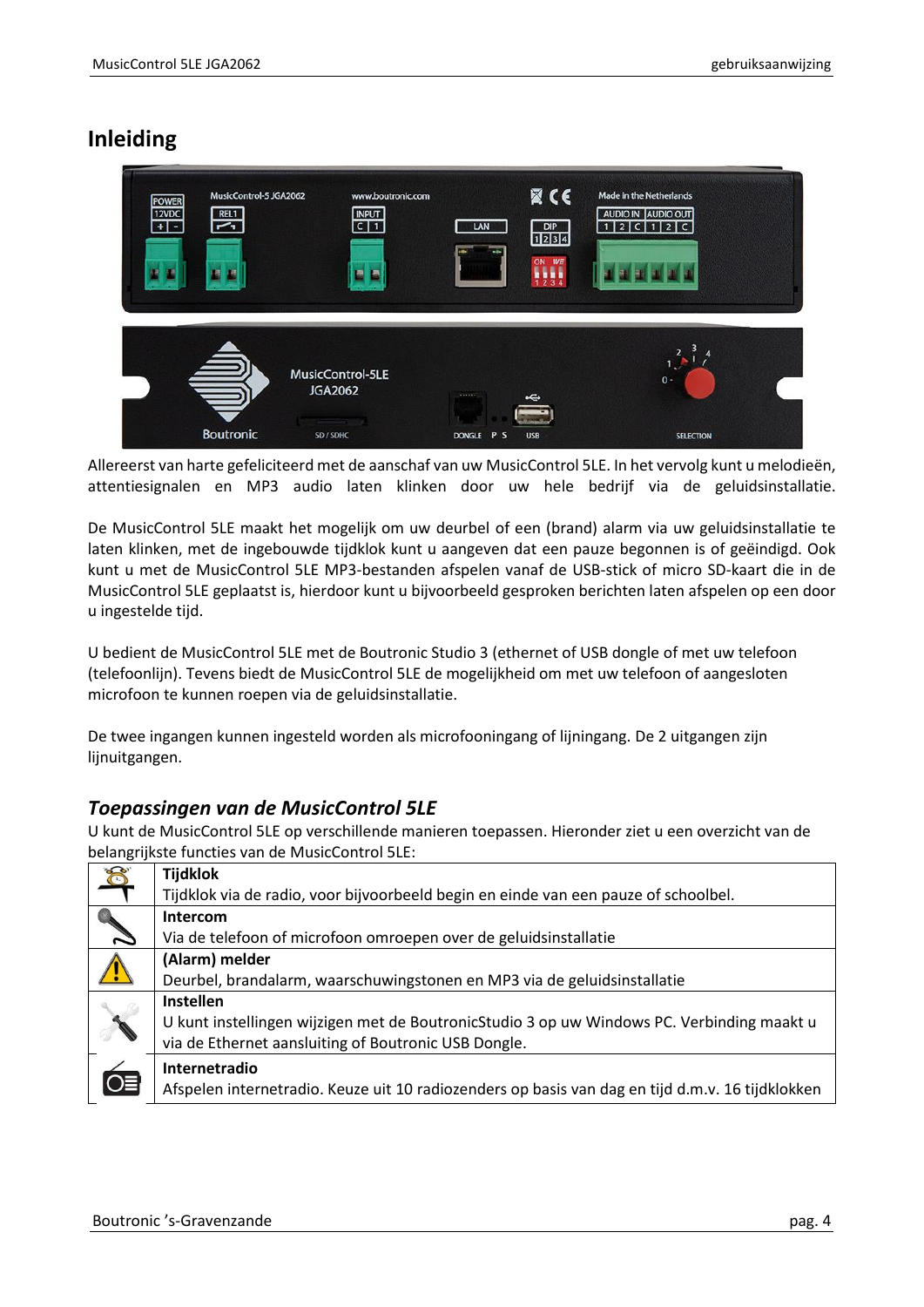### <span id="page-4-0"></span>*Uitvoeringen*

De MusicControl is in 3 verschillende uitvoeringen verkrijgbaar, hieronder staat een overzicht van de specificaties:

| Onderdeel                     | <b>MusicControl 4</b> | <b>MusicControl 5LE</b><br><b>JGA2062</b> | <b>MusicControl 5</b><br><b>JGA2039</b> |
|-------------------------------|-----------------------|-------------------------------------------|-----------------------------------------|
| Voeding adapter 12V/500mA     |                       |                                           |                                         |
| SD kaart voor MP3             |                       |                                           |                                         |
| Ethernet aansluiting          |                       |                                           |                                         |
| Instellen met BoutronicStudio |                       |                                           |                                         |
| Telefoonaansluiting           |                       |                                           |                                         |
| Internetradio (optioneel)     |                       |                                           |                                         |
| Aantal relais uitgangen       |                       |                                           | 3                                       |
| Aantal digitale ingangen      | 4                     |                                           | 4                                       |
| Aantal audio ingangen         |                       |                                           |                                         |
| Aantal audio uitgangen        |                       |                                           |                                         |
| <b>USB-stick aansluiting</b>  |                       |                                           |                                         |
| 4 standen schakelaar          |                       |                                           |                                         |
| 4 drukknoppen                 |                       |                                           |                                         |
| Wandmontage                   |                       |                                           |                                         |
| 10" behuizing                 |                       |                                           |                                         |

## <span id="page-4-1"></span>*Aansprakelijkheid en garantie*

Elke MusicControl 5LE wordt door Boutronic vóór verzending gecontroleerd op correcte uitvoering én werking. Daarom hanteert Boutronic een garantietermijn van 1 jaar.

De garantie vervalt indien:

- Het defect veroorzaakt is door grove nalatigheid of door ondeskundige installatie,
- Zonder toestemming van Boutronic reparaties en/of wijzigingen aan de MusicControl 5LE zijn uitgevoerd.

Boutronic is op geen enkele wijze aansprakelijk voor schade berokkend als direct of indirect gevolg door het gebruik van de MusicControl 5LE.

> Handleiding MusicControl 5LE Februari 2022 Vanaf softwareversie 5.0a www.boutronic.nl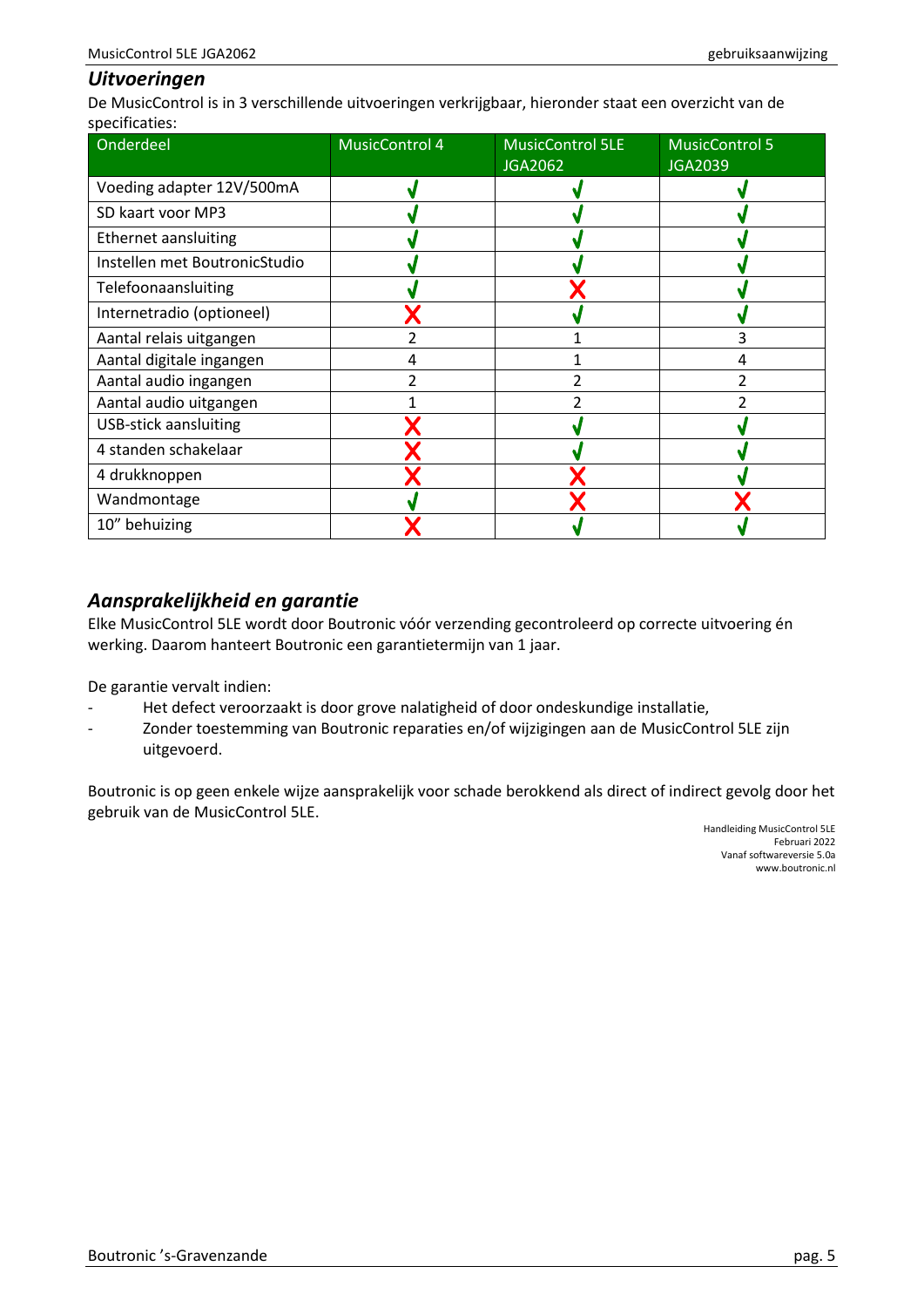#### <span id="page-5-0"></span>*(Alarm) ingangen*

De MusicControl 5LE heeft 1 universele (alarm) ingang. Als u deze ingang activeert, dan hoort u een melodie via de geluidsinstallatie. Deze melodie is instelbaar, zodat u de ingangen kunt gebruiken van deurbel tot (brand)alarm.

Als extra opties kunt u voor de ingang een meldvertraging en/of herhaaltijd instellen. Ook kunt u tegelijkertijd een relais laten schakelen.

### <span id="page-5-1"></span>*Relais uitgangen*

De MusicControl 5LE heeft 1 relais uitgangen. Met deze uitgang kunt u de 'mute' ingang van uw versterker aansturen, een deur ontgrendelen, of een apparaat schakelen (zoals de muziekinstallatie, de alarminstallatie, een koffieapparaat, verlichting of VoIP converter). U kunt het relais mee laten schakelen met de ingebouwde tijdklok of met een (alarm) ingang.

## <span id="page-5-2"></span>*Ingebouwde tijdklok*

De MusicControl 5LE speelt op ingestelde tijden een melodie af via de geluidsinstallatie. U kunt deze tijden instellen via de BoutronicStudio 3. Met de ingebouwde tijdklok kunt u tot 16 tijdgroepen instellen waarbij u per tijdgroep 12 verschillende tijden kunt instellen. De ingebouwde klok past automatisch zomer en wintertijd aan.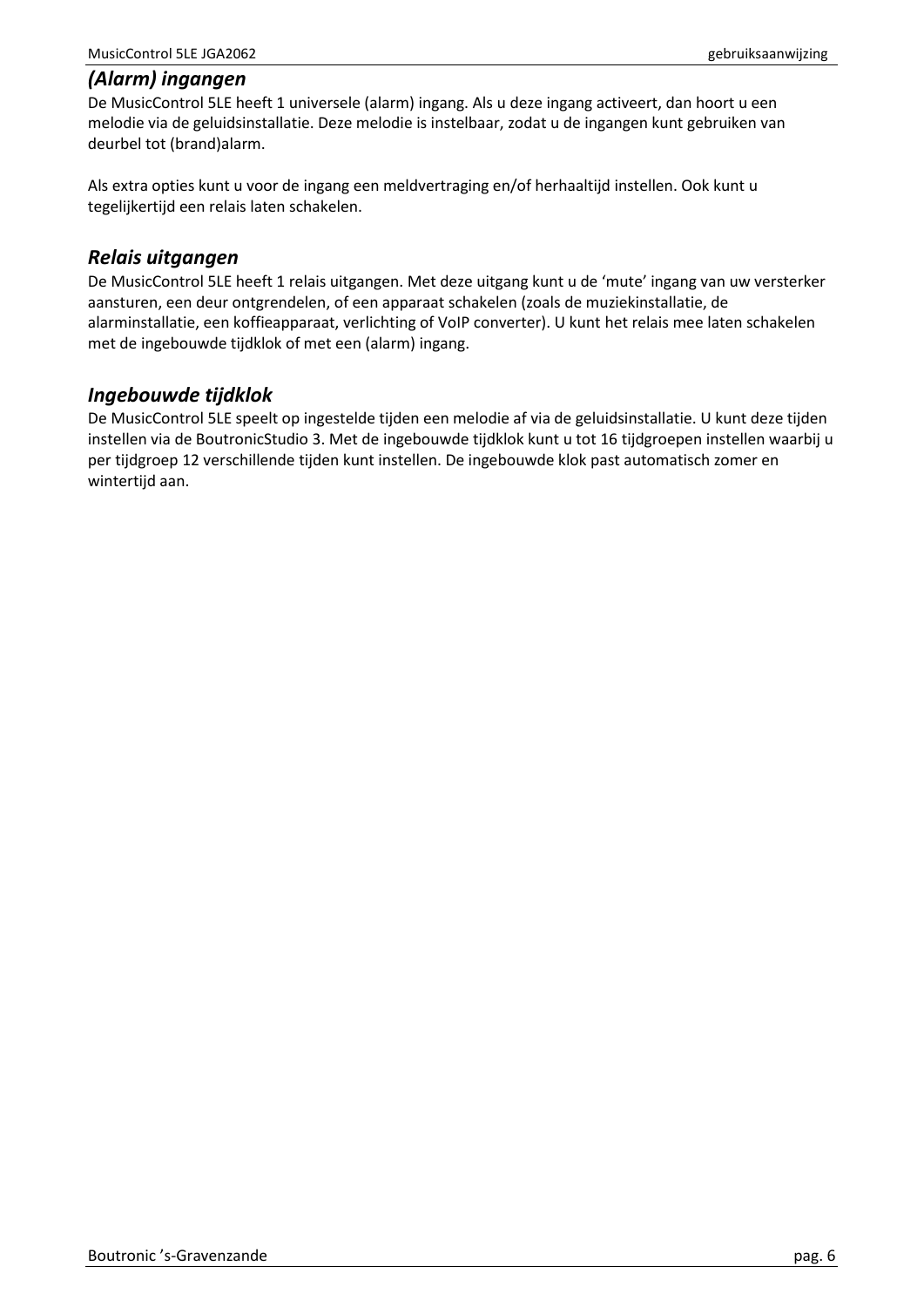# <span id="page-6-0"></span>**MusicControl 5LE**

## <span id="page-6-1"></span>*Voorzijde*



### **01. Standenschakelaar**

Deze standenschakelaar heeft maximaal 5 standen. De functies achter de standenschakelaar kunnen met de Boutronic studio3 ingesteld worden.

#### **02. USB-aansluiting**

Deze aansluiting heeft momenteel nog geen functie.

#### **03. S LED**

Status LED. Deze groene LED geeft aan dat de voeding is aangesloten.

#### **04. P LED**

Programmeer LED. Deze rode LED brandt als de MusicControl 5LE in de firmware updatestand staat. Deze LED wordt ingeschakeld met een externe programmeerkast.

#### **05. Firmware / programmeer aansluiting**

Op deze aansluiting kunt u de Boutronic USB Dongle aansluiten.

#### **06. SD-kaart houder**

Op deze SD-kaart staan de audiobestanden welke afgespeeld kunnen worden via de MP3 functie van de MusicControl 5LE. Zie voor meer informatie hoofdstuk 'MP3-bestanden afspelen'.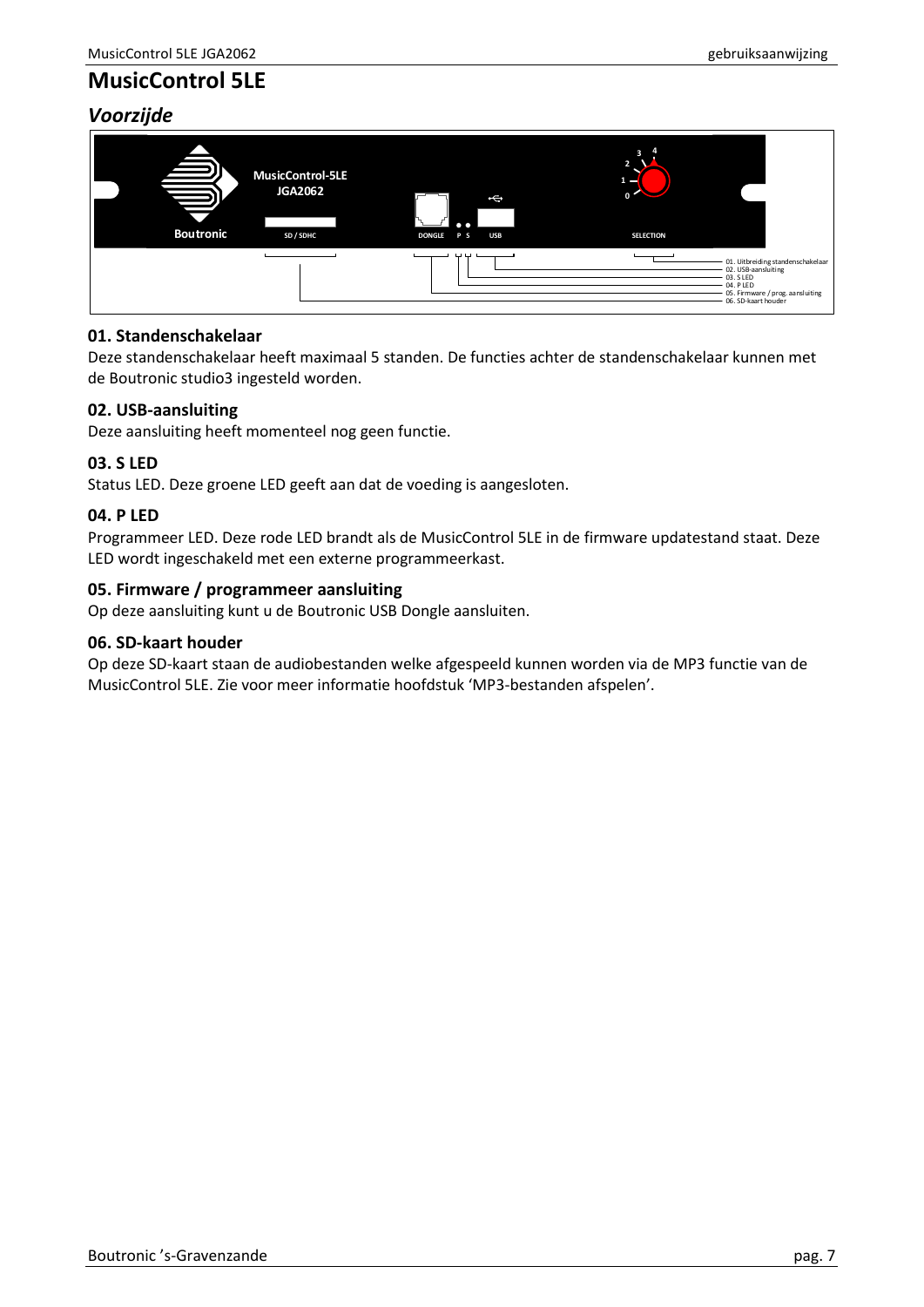<span id="page-7-0"></span>

| Achterzijde |                                                                     |                                                                  |                                                                             |          |                                                    |                                                              |                                                                                                                                     |
|-------------|---------------------------------------------------------------------|------------------------------------------------------------------|-----------------------------------------------------------------------------|----------|----------------------------------------------------|--------------------------------------------------------------|-------------------------------------------------------------------------------------------------------------------------------------|
|             | <b>POWER</b><br>12VDC<br>$\blacksquare$<br>n<br>$\bullet$ $\bullet$ | MusicContol-5LE JGA2062<br>REL1<br>$\sim$<br>$\bullet$ $\bullet$ | www.boutronic.com<br><b>INPUT</b><br>$c \mid 1$<br>n<br>$\bullet$ $\bullet$ | LAN<br>− | $\boxtimes$ CE<br><b>DIP</b><br>1 2 3 4<br>ON<br>W | Made in the Netherlands<br>AUDIO IN AUDIO OUT<br>$12 C 12 C$ |                                                                                                                                     |
|             |                                                                     |                                                                  |                                                                             |          |                                                    |                                                              | 07. Audio aansluiting<br>08. DIP-switches<br>09. Ethemet aansluiting<br>10. Ingangen<br>- 11. Relais uitgangen<br>12.12 VDC voeding |

#### **07. Audio aansluiting**

De MusicControl 5LE heeft twee audio ingangen die door de ingebouwde mixer geregeld en samengevoegd kunnen worden naar één (mono) line-out signaal. Met de aanwezige DIP-switches kunt u het juiste ingangsniveau instellen (lijnsignaal consumer, lijnsignaal pro of microfoon signaal). Hierdoor kunt u twee aparte geluidsbronnen (microfoon of line) of één stereoapparaat aansluiten.

De Line uitgang van de MusicControl 5LE sluit u aan op een ingang van uw versterker.

#### **08. DIP-switches**

Met de DIP-switches kunnen de ingangen geconfigureerd worden. In onderstaande tabel worden de mogelijke niveaus weergegeven.

| Ingang 1         |                  |                            |  |  |
|------------------|------------------|----------------------------|--|--|
| DIP <sub>1</sub> | DIP <sub>2</sub> | <b>Situatie</b>            |  |  |
| O                | O                | Professioneel line-signaal |  |  |
| 1                | O                | Consumenten line-signaal   |  |  |
| ი                | 1                | Microfoon signaal          |  |  |
| 1                | 1                | Niet in gebruik            |  |  |
| <b>Ingang 2</b>  |                  |                            |  |  |
| DIP <sub>3</sub> | DIP <sub>4</sub> | <b>Situatie</b>            |  |  |
| O                | O                | Professioneel line-signaal |  |  |
| $\mathbf{1}$     | n                | Consumenten line-signaal   |  |  |
| U                | 1                | Microfoon signaal          |  |  |
| 1                |                  | Niet in gebruik            |  |  |

#### **09. Ethernet aansluiting**

Via deze aansluiting kan de MusicControl 5LE verbonden worden met het netwerk en in combinatie met de BoutronicStudio 3 kunnen de instellingen gedaan worden. Via deze aansluiting werkt ook de internetradio.

#### **10. Ingang**

Met deze ingang kunt u b.v. een alarm of pauze melding weergeven via de geluidsinstallatie of aangeven dat een geplande tijdklok signalering wel of niet moet worden afgespeeld. De ingang wordt aangestuurd d.m.v. een potentiaalvrij contact. U kunt voor de ingang de melodie, de stuurtijd van de melodie en het type van het contact instellen (NO/NC).

#### **11. Relais uitgang**

Potentiaal vrije uitgang voor bijvoorbeeld voor de mute ingang van uw versterker, of een willekeurig ander apparaat.

#### **12. 12 VDC voeding in**

Voeding ingang voor de MusicControl 5LE. Standaard wordt een 12VDC/500mA adapter meegeleverd.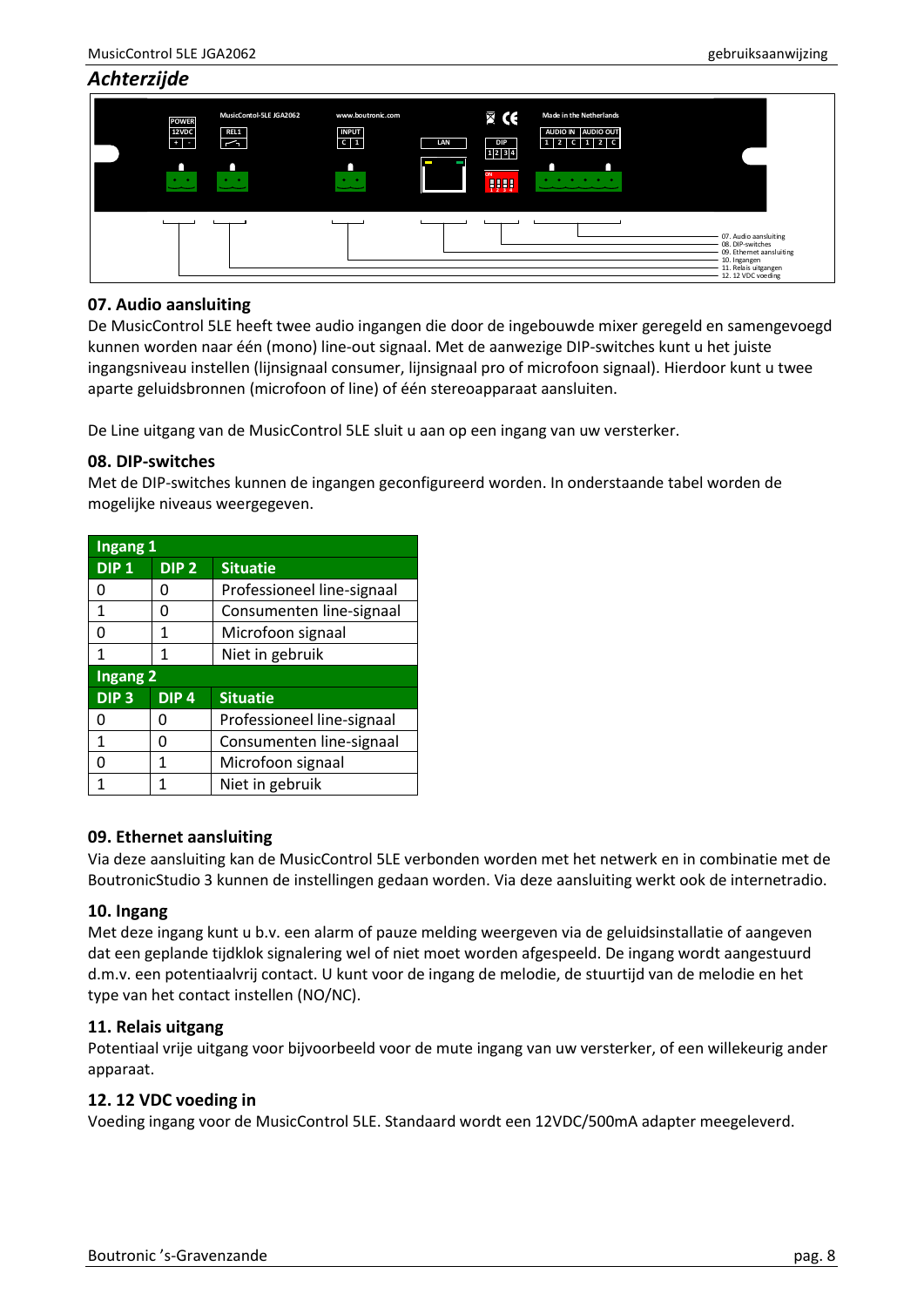# <span id="page-8-0"></span>**Aansluitschema**

Hieronder ziet u het standaard aansluitschema van de MusicControl 5LE.



# <span id="page-8-1"></span>*Een geluidsinstallatie aansluiten*

Hieronder ziet u twee voorbeeld aansluitschema's voor een geluidsinstallatie.

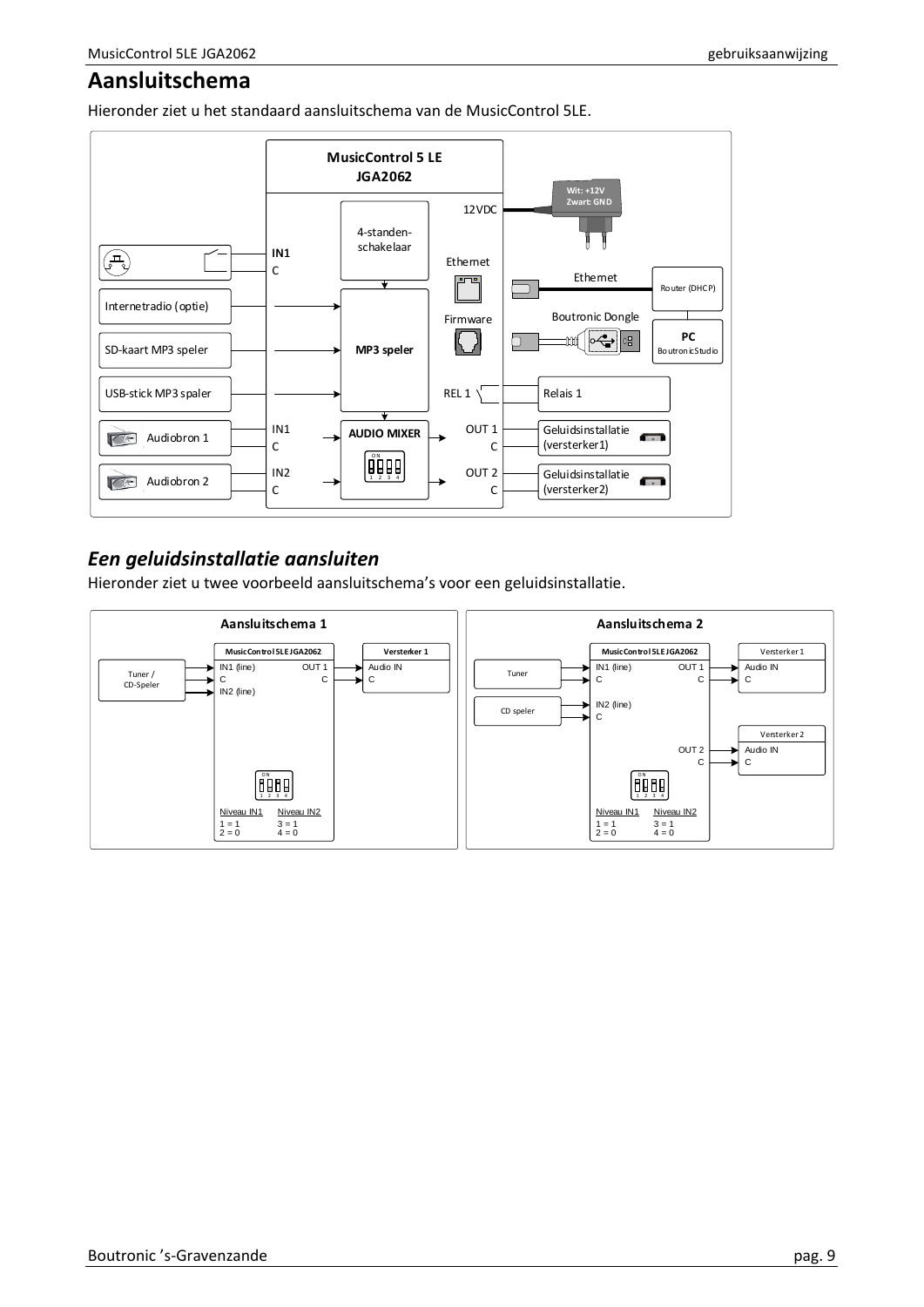# <span id="page-9-0"></span>**Audio paden**

Hieronder ziet u de paden voor de audiosignalen.



Per uitgang kan gekozen worden welk audiosignaal doorgestuurd moet worden naar de versterker. Hierbij zijn de volgende restricties:

- 1. In rust geldt de status Continu audio, dit zijn 16 verschillende statussen. Tijdens een Continu audio status zijn de uitgangvolumes voor beide uitgangen hetzelfde.
- 2. De MP3 speler én de internetradio maken beide gebruik van de MP3 decoder, hiervan is er één aanwezig. Hierdoor kunnen ze niet tegelijk worden afgespeeld. b.v. en MP3 via OUT1 en internetradio via OUT2
- 3. Line in 1 én line in 2 komen samen op hetzelfde interne audio pad. Hierdoor kan dus niet line in 1 op OUT 1 en line in 2 op OUT2 worden afgespeeld.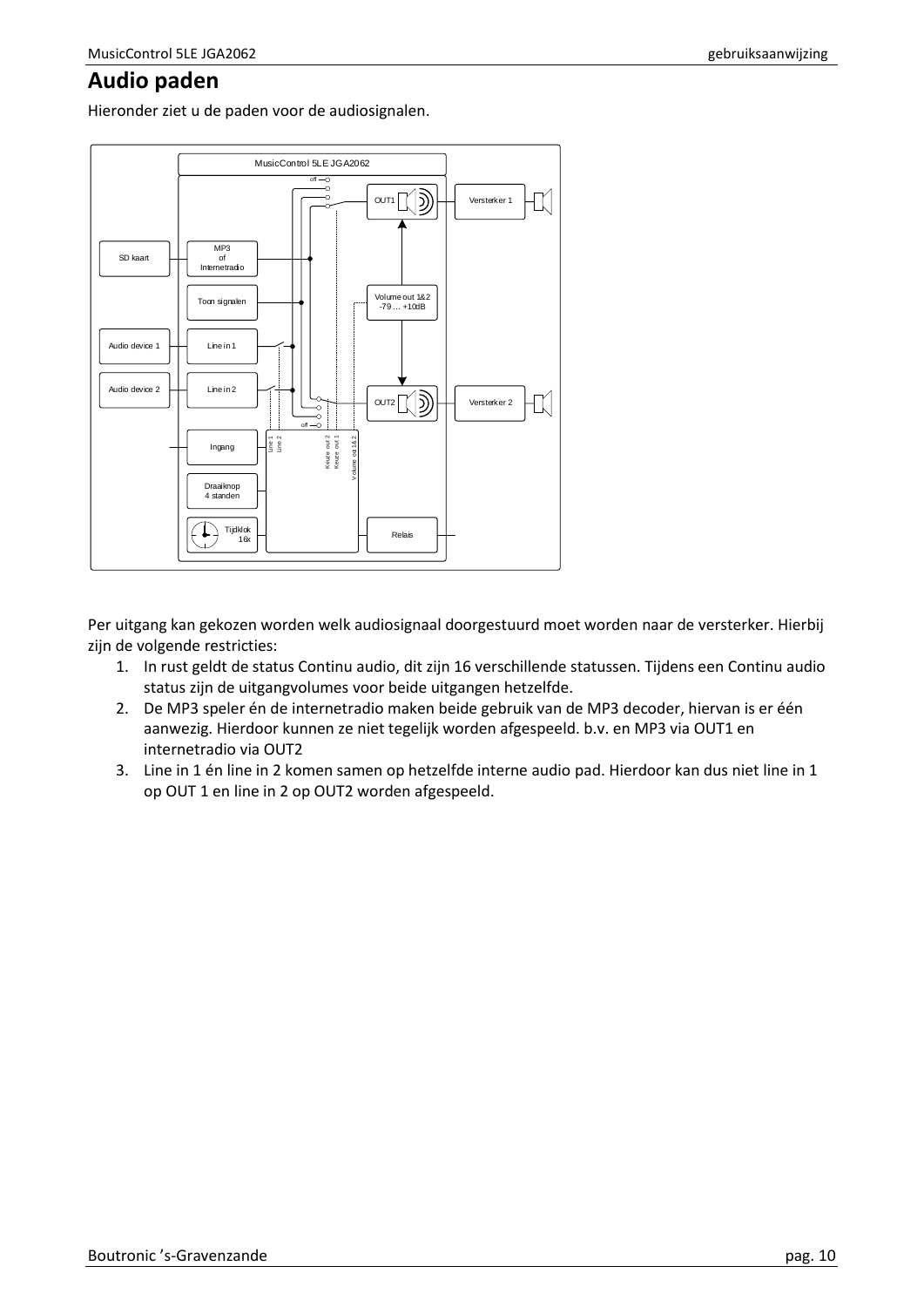# <span id="page-10-0"></span>**Prioriteitenlijst**

Op de MusicControl 5LE zijn verschillende audiosignalen mogelijk die elk weer op verschillende manieren kunnen worden geactiveerd d.m.v. events. Alle events hebben een eigen standaard prioriteit of een extra prioriteit.

Hieronder worden de prioriteiten op volgorde weergegeven, hierbij heeft de BoutronicStudio de hoogste prioriteit.

| Event                                 | Toelichting        |
|---------------------------------------|--------------------|
| <b>Boutronic Studio</b>               | Test audio knoppen |
| Ingang 1 met prioriteit vinkje aan    |                    |
| Tijdklok 1 met prioriteit vinkje aan  |                    |
|                                       |                    |
| Tijdklok 16 met prioriteit vinkje aan |                    |
| Ingang 1 met prioriteit vinkje uit    |                    |
| Tijdklok 1 met prioriteit vinkje uit  |                    |
|                                       |                    |
| Tijdklok 16 met prioriteit vinkje uit |                    |
| Continu audio 1                       |                    |
|                                       |                    |
| Continu audio 16                      |                    |

D.m.v. van de prioriteiten kunt u eenvoudig aangeven welke signaal de hoogste voorrang moet hebben. Zo kunt u b.v. aangeven dat een brandalarm altijd voorrang heeft t.o.v. pauzesignalen.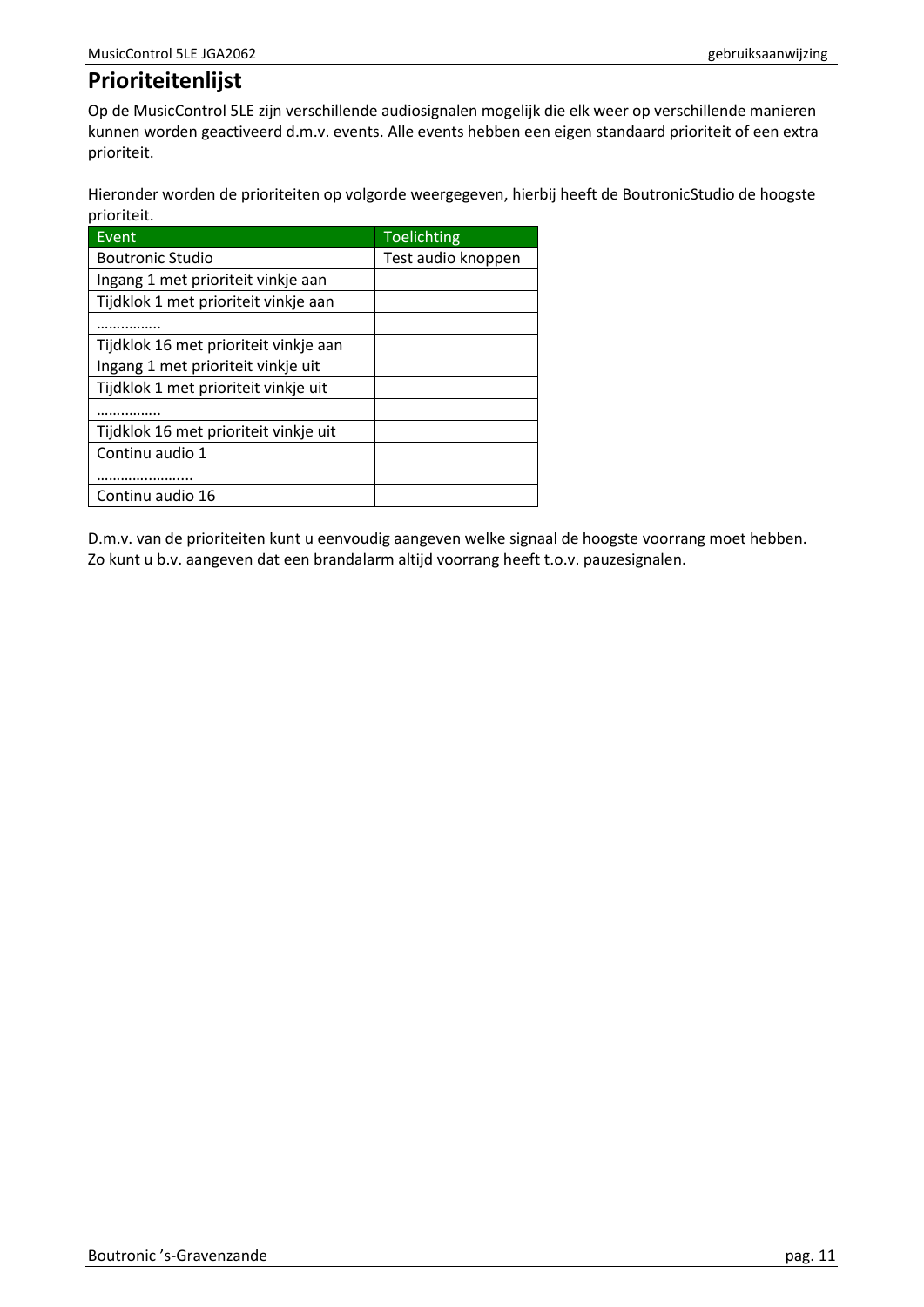# <span id="page-11-0"></span>**Instellen van de MusicControl**

De MusicControl 5LE kan worden ingesteld via de BoutronicStudio 3. Deze is gratis te downloaden op de website van Boutronic. [\(www.boutronic.nl\)](http://www.boutronic.nl/)

#### <span id="page-11-1"></span>*Aansluiten*

U kunt de MusicControl 5LE op 2 manieren aansluiten aan de computer:

- 1. Via de TCP/IP netwerkpoort (Ethernet)
- 2. Via de Boutronic USB dongle

#### **TCP/IP Netwerk (Ethernet)**

U kunt de MusicControl 5LE aansluiten aan uw computer via uw computernetwerk. U verbindt de MusicControl 5LE met uw router of switch (De MusicControl 5LE verwacht een IP-adres van DHCP in uw router). Vervolgens kunt u met de BoutronicStudio 3 de MusicControl 5LE vinden in uw netwerk via de volgende stappen:

- 1. Ga in de menubalk naar Apparaten
- 2. Klik op Apparaat instellingen
	- a.U kunt een melding krijgen dat de verbindingen worden verbroken. Klik hier op 'Ja'.
- 3. Vervolgens wordt het Apparaat overzicht getoond.
- 4. Klik rechts bij 'Apparaten' op 'Toevoegen …'.
- 5. Kies voor het communicatiekanaal 'Rechtstreeks via Netwerk'.
- 6. Kies bij Mode voor 'Automatisch' en druk op OK.
- 7. De BoutronicStudio zal in het netwerk gaan zoeken naar alle Boutronic apparaten.
- 8. Zodra het zoeken voltooid is, kunt u de MusicControl selecteren (De regel moet blauw worden).
- 9. Druk op de knop 'Toevoegen' om de MusicControl toe te voegen.
- 10. Vervolgens ziet u het Apparaat overzicht met de MusicControl.
- 11. Druk op OK om terug te gaan naar het hoofdscherm.
- 12. U ziet nu rechts in het overzicht de MusicControl staan.
- 13. Als u klikt op de MusicControl zullen de tabbladen geladen worden.

Voor meer informatie over de netwerkinstellingen: Zie hoofdstuk netwerkinstellingen



#### **USB dongle**

Met de Boutronic Dongle kunt u direct verbinding maken met de MusicControl 5LE. Voor deze verbinding heeft u geen extra informatie nodig, alleen een Boutronic USB Dongle en uw computer.



Via de Boutronic Dongle kunt u maar één apparaat toevoegen per USB-poort. Voor meer informatie over de Boutronic USB Dongle kijkt u op [www.boutronic.nl](http://www.boutronic.nl/)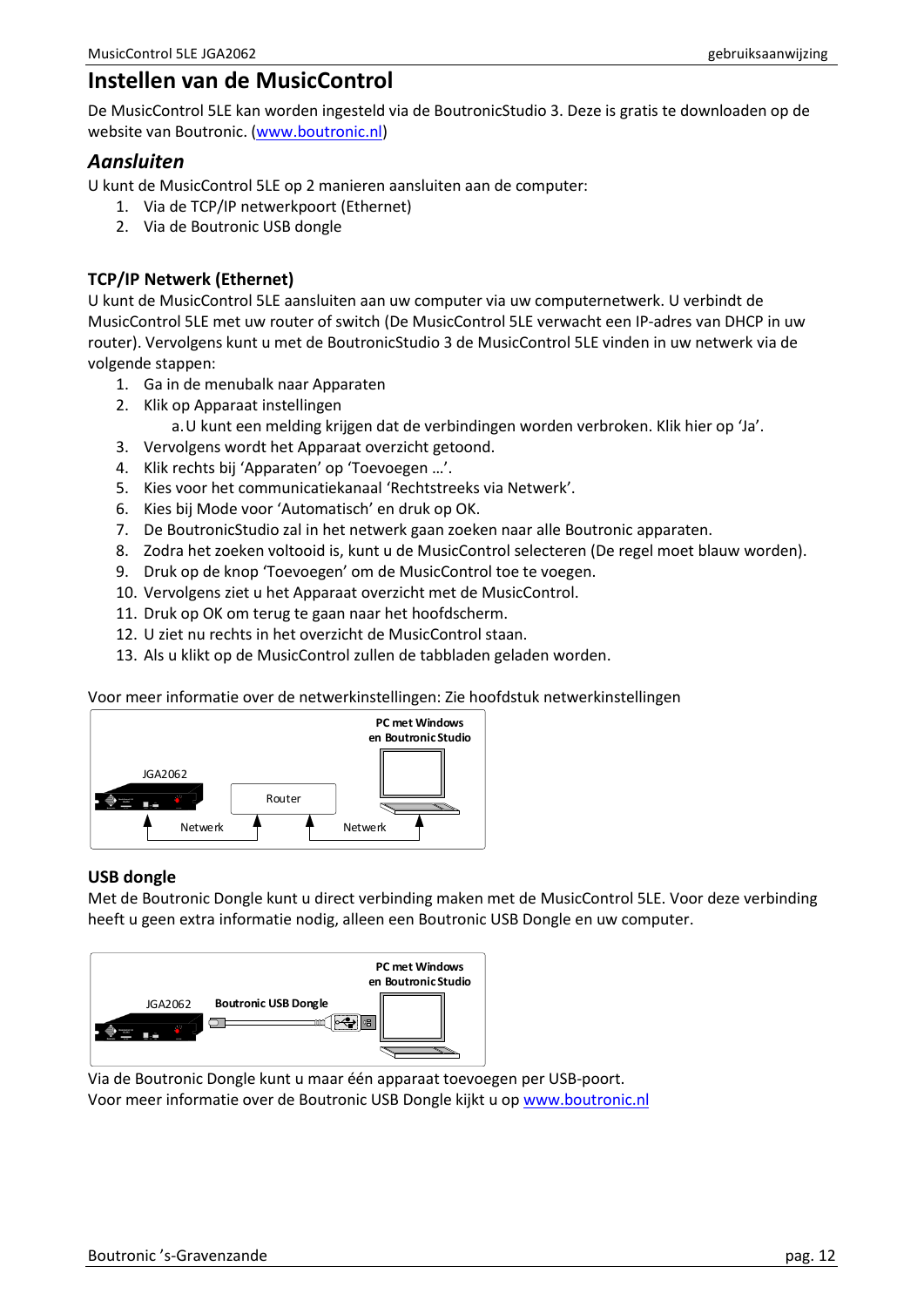## <span id="page-12-0"></span>*BoutronicStudio 3*

De BoutronicStudio 3 is een gratis softwarepakket dat u kunt downloaden op [www.boutronic.nl.](http://www.boutronic.nl/) De software kan gebruikt worden op een Windows computer.

Als u de MusicControl 5LE heeft toegevoegd in de BoutronicStudio 3, kunt u alle instellingen bekijken en aanpassen.

| Boutronic Studio 3 v3.0a r15 (MusicControl 5)                                                                                                                                          |                                                                                                                                |                                                                                   |                                 |                 | $\times$<br>$\Box$                                                                                                                                                              |
|----------------------------------------------------------------------------------------------------------------------------------------------------------------------------------------|--------------------------------------------------------------------------------------------------------------------------------|-----------------------------------------------------------------------------------|---------------------------------|-----------------|---------------------------------------------------------------------------------------------------------------------------------------------------------------------------------|
| Bestand Inloggen Instellingen Apparaten Extra Help<br>1000 - Boutronic                                                                                                                 |                                                                                                                                |                                                                                   |                                 |                 | Apparaat info Continu audio Ingang events Tijdklok events Internet radio Audio Telefoon Tel. toetsen Intercom Klok Netwerk instellingen I/O Licentie code Fouten Fabriek Backup |
| <b>Auto detect poorten</b><br>□ J COM3<br>··· 图 Geen apparaat gevonden<br><b>E-</b> COM4<br><b>Hap</b> Geen apparaat gevonden<br><b>EH-</b> B COM7<br><b>图象 Geen apparaat gevonden</b> | <b>Boutronic</b><br>Apparaat info<br>Apparaat type<br>Apparaat nr.<br>Naam<br>Serie nummer<br>Software versie<br>Verbonden via | MusicControl5<br>1000<br>Boutronic<br>987654<br>v5.0a<br>TCP: 192.168.15.135:8080 |                                 |                 | Schrijf<br>Lees                                                                                                                                                                 |
|                                                                                                                                                                                        | Info                                                                                                                           |                                                                                   | Rand apparatuur                 |                 |                                                                                                                                                                                 |
|                                                                                                                                                                                        | Huidige                                                                                                                        | Continu audio 4                                                                   | SD-kaart<br><b>USB</b>          | Aanwezig<br>N/A |                                                                                                                                                                                 |
|                                                                                                                                                                                        | Licentie codes : Aanwezig                                                                                                      | Huidige tijd: 23-11-2021 15:36:28                                                 | Huidige gebruiker: Default user |                 | И,                                                                                                                                                                              |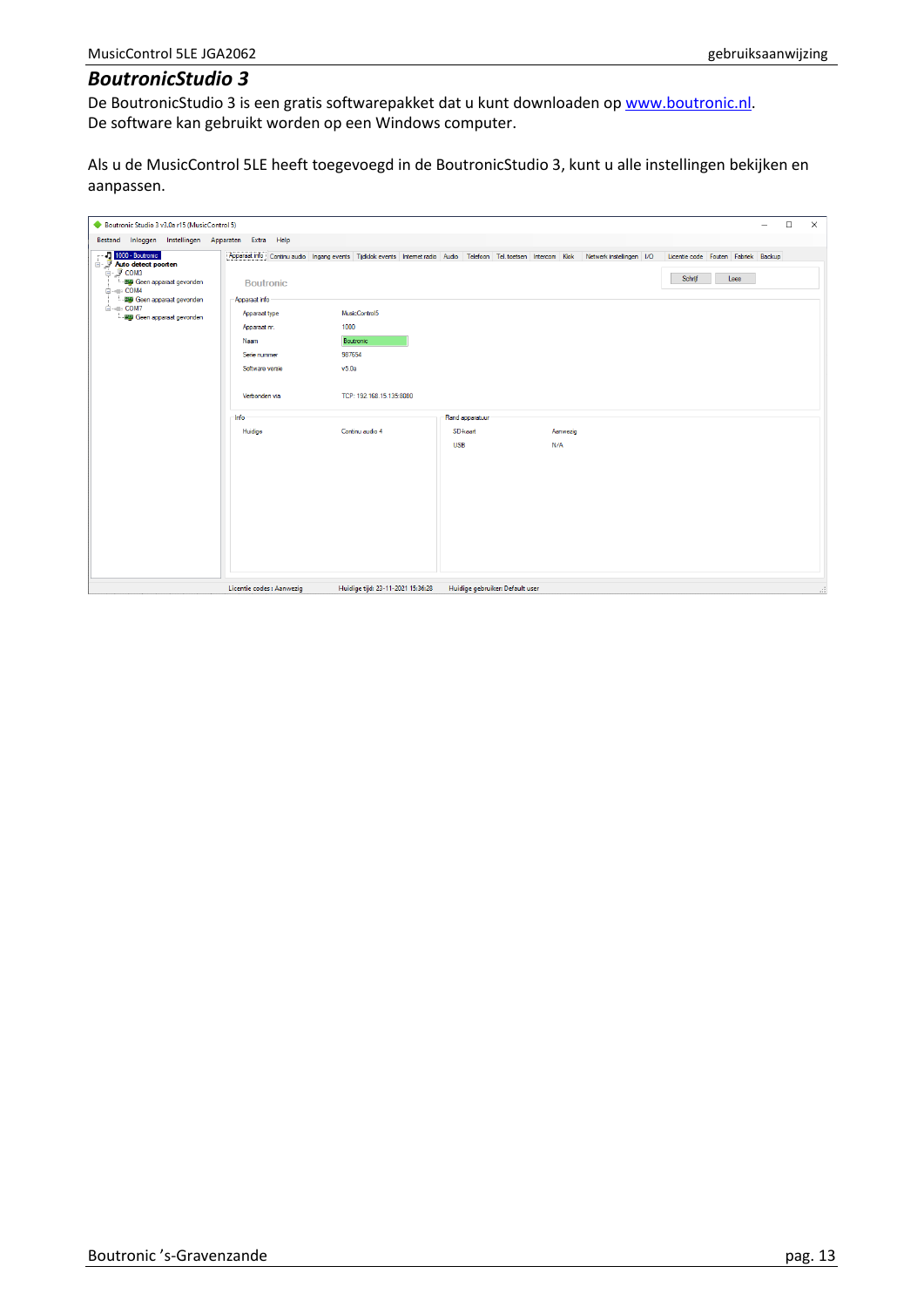# <span id="page-13-0"></span>**Continu audio**

Met de MusicControl 5LE kunt kiezen welk audiosignaal u standaard over de installatie wilt horen. Zo kunt u kiezen dat het Line signaal doorgestuurd wordt wanneer de MusicControl 5LE geen melding hoeft te doen.

Ook kunt u kiezen dat een internet radiostation afgespeeld wordt.

Doordat er 16 verschillende Continu audio kunnen worden ingesteld kunt u een aantal voorwaarden instellen welke Continu audio wanneer wordt afgespeeld. Per continu audio kunt u de volgende punten aangeven:

- Welke dag de Continu audio moet worden afgespeeld
- Tussen welke tijden de Continu audio moet worden afgespeeld
- Welke audiobron gebruikt moet worden
- Welk volume er moet worden gebruikt
- Welke stand van de ingang(en) / standenschakelaar eventueel moet zijn.
- Welk relais gestuurd moet worden.

## <span id="page-13-1"></span>*Prioriteiten*

Omdat er 16 verschillende Continu audio aanwezig zijn in de MusicControl 5LE, kan het voorkomen dat meerdere Continu audio aangeven dat deze afgespeeld moet worden. In dit geval zal de MusicControl 5LE kiezen voor de Continu audio met het laagste nummer.

#### *Bijvoorbeeld:*

*Continu audio 2, 6 en 16 geven aan dat ze afgespeeld moeten worden. In dit geval zal Continu audio 2 worden afgespeeld.*

*Vervolgens (een tijd later) komt Continu audio 1 die aangeeft dat deze afgespeeld moet worden. Hierdoor zal de MusicControl 5LE omschakelen naar Continu audio 1.*

## <span id="page-13-2"></span>*Dagen*

U kunt aangeven op welke dag, of dagen, van de week de Continu audio afgespeeld moet worden.

## <span id="page-13-3"></span>*Tijden*

Er zijn 2 sets van tijden waarmee u aangeeft tussen welke tijden de Continu audio moet worden afgespeeld.

#### *Voorbeeld:*

*U kunt aangeven dat Continu audio 1 tussen 8:00 en 12:00 afgespeeld moet worden en vervolgens van 14:00 tot 16:00. Buiten deze tijden zal er naar de andere Continu audio gekeken worden.*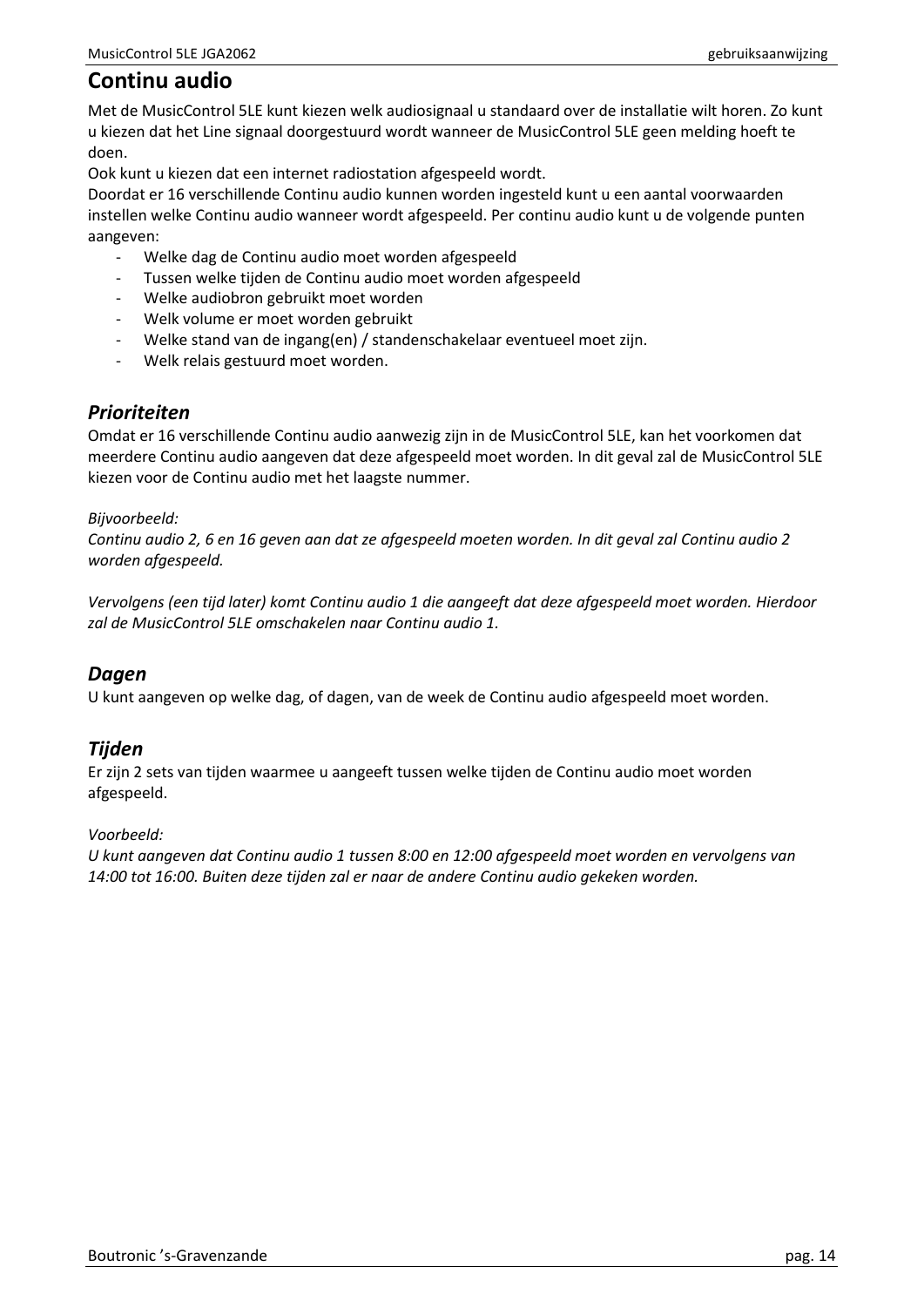#### <span id="page-14-0"></span>*Bron*

U kunt per Continu audio selecteren welke Bron gebruikt wordt.

Zo zijn de volgende opties mogelijk:

- Geen (er wordt geen audio afgespeeld)
- Lijn in1 en/of in2
- MP3
- Internet radio

#### **Geen**

Als u als bron 'Geen' selecteert, zal er geen audio afgespeeld worden. Wel kunt u bijvoorbeeld een relais sturen.

## **Lijn in**

Hiermee selecteer u de lijningangen van de MusicControl 5LE. Vervolgens zal de Bron index veranderen in de volgende opties:

- Lijn 1
- Lijn 2
- Lijn 1 & Lijn 2

Hiermee selecteert u welke Lijningang u wilt gebruiken. Wanneer u kiest voor Lijn 1 & Lijn 2 worden deze signalen gemixt doorgestuurd.

#### **MP3**

Hiermee selecteert u dat een MP3-bestand moet worden afgespeeld. Hiermee kunt u uw eigen muziek afspelen. Als u MP3 selecteert als bron, zal de Bron index veranderen in een invoerveld en kunt u de index opgeven van het MP3-bestand. Voor meer informatie zie het hoofdstuk MP3.

#### **Internet radio**

Hiermee selecteert u een internet radiostation. De bron index zal veranderen in de volgende keuzes:

- Station 1
- Station ....
- Station 3

Voor de internetradio heeft u een licentie nodig. Hier zijn éénmalige kosten aanverbonden.

## <span id="page-14-1"></span>*Ingang koppelen*

Hiermee geeft u aan dat de digitale ingang actief moet zijn als de Continu audio afgespeeld moet worden. Als u de ingang niet selecteert, zal niet naar de ingang gekeken worden.

## <span id="page-14-2"></span>*Keuze schakelaar*

Hiermee geeft u aan of de Continu audio afgespeeld moet worden bij een stand van de schakelaar. U kunt ook meerdere standen aangeven waarbij de Continu audio afgespeeld moet worden.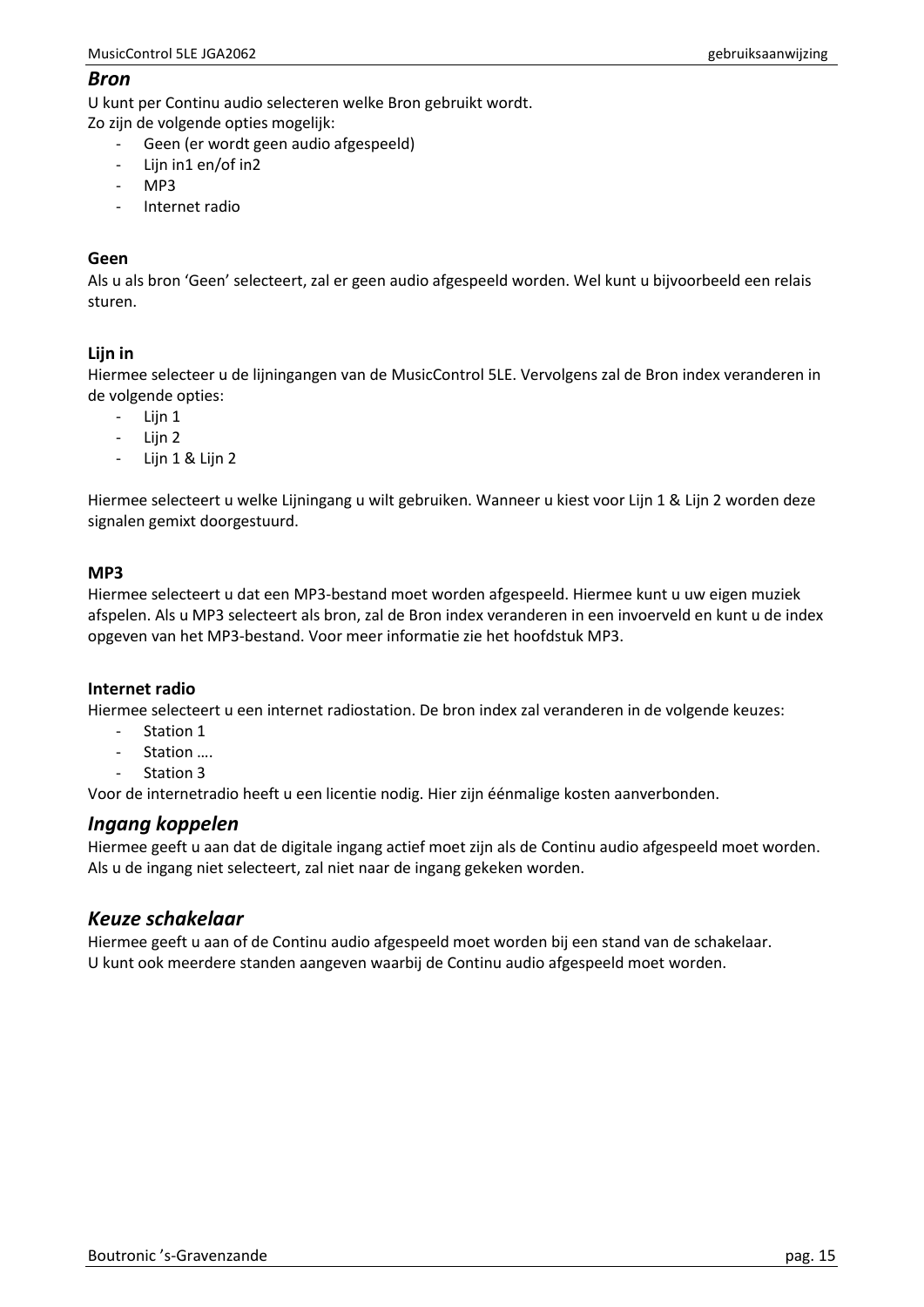## <span id="page-15-0"></span>*Relais*

U kunt aangeven dat een relais gestuurd moet worden zolang de Continu audio actief is. U kunt een van de volgende opties kiezen:

| Optie         | Omschrijving                                                                        |
|---------------|-------------------------------------------------------------------------------------|
| Niet wijzigen | Relais wordt niet beïnvloed zolang de Continu audio actief is.                      |
| Aan           | Relais wordt aangestuurd.<br>(Stopt niet wanneer Continu audio niet meer actief is) |
| Uit           | Relais wordt uitgestuurd.<br>(Stopt niet wanneer Continu audio niet meer actief is) |
| Stuurtijd     | Relais wordt aangestuurd zolang de Continu audio actief is.                         |

## <span id="page-15-1"></span>*Geen Continu audio*

Als geen van de 16 Continu audio aangeeft dat deze afgespeeld moet worden zal de MusicControl 5LE stil zijn wanneer er geen andere actie moet worden ondernomen.

## <span id="page-15-2"></span>*Instellingen*

De volgende instellingen kunnen worden gedaan per Continu audio:

| Instelling              | Omschrijving                                            | Standaard                    |
|-------------------------|---------------------------------------------------------|------------------------------|
| Dagen                   | De dagen waarop de Continu audio geactiveerd moet       | Alle dagen                   |
|                         | worden.                                                 | (ma, di, wo, do, vr, za, zo) |
| Tijden                  | De tijden waartussen de Continu audio geactiveerd       |                              |
| (2 sets)                | moet worden.                                            | (= niet ingesteld)           |
| Bron type               | De muziek bron die gebruikt moet worden                 | Lijn in                      |
| Bron index <sup>2</sup> | De index behorende bij de gekozen bron type             | Lijn 1 & Lijn 2              |
| Volume                  | Het volume waarmee de Continu audio de bron<br>$0,0$ dB |                              |
|                         | afspeelt                                                |                              |
| Audio uitgang           | De audio uitgang(en) waarop de bron wordt afgespeeld    | OUT1 & OUT2                  |
| Koppelen aan ingang     | Deze ingangen moeten actief zijn om de Continu audio    | Geen                         |
|                         | af te spelen                                            |                              |
| Standen schakelaar      | Als de standen schakelaar staat in één van de gekozen   | Alle standen                 |
|                         | standen wordt de Continu audio afgespeeld               |                              |
| Stuur relais $x^3$      | Actie die het relais moet uitvoeren                     | Niet wijzigen                |

1. Continu audio 2 t/m 16 hebben geen tijd. Continu audio 1 is ingesteld van 00:00 tot 00:00. Dit resulteert in de gehele dag afspelen.

2. De bron index verschil per bron type

3. Deze instelling kan per relais worden ingesteld, x staat het nummer van het relais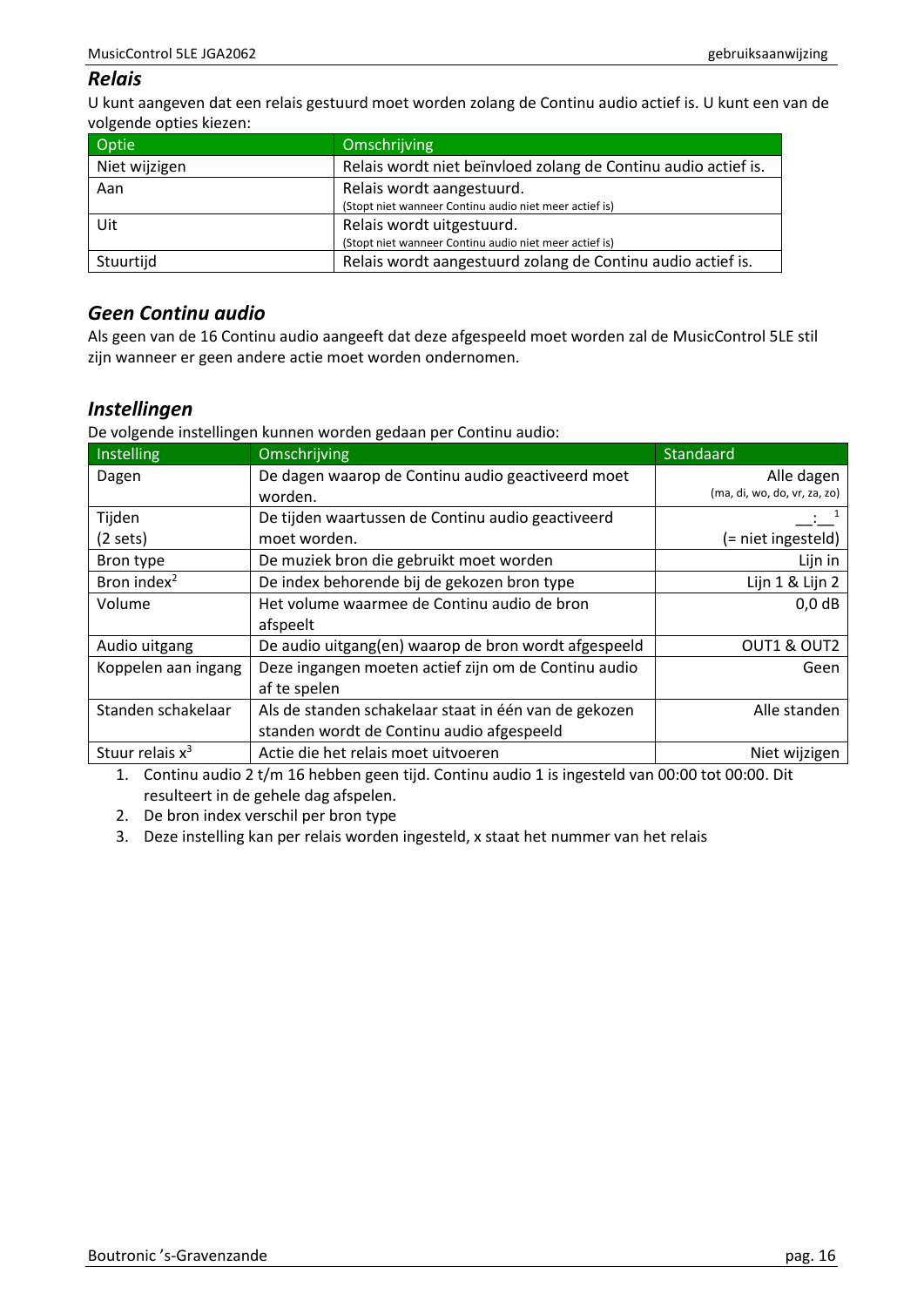# <span id="page-16-0"></span>**Ingang**

De MusicControl 5LE heeft 1 ingang aan de achterzijde. Deze kan worden ingesteld met diverse functies.

# <span id="page-16-1"></span>*Functies*

De ingang kan een specifieke functie hebben. Deze is instelbaar.

| <b>Functie</b>      | Omschrijving                                                                   |
|---------------------|--------------------------------------------------------------------------------|
| Geen                | Er gebeurt niets wanneer deze ingang wordt geactiveerd. Er wordt wel naar      |
|                     | deze ingang gekeken bij de tijdklokken indien deze zijn ingesteld.             |
| Standaard           | Wanneer de ingang wordt geactiveerd zal er een melodie en/of relais            |
|                     | gestuurd worden.                                                               |
| Ingang onderdrukken | Afhankelijk van de instelling 'Ingangen onderdrukken voor' zullen de           |
|                     | ingangen onderdrukt worden wanneer deze ingang zal worden geactiveerd.         |
|                     | Wanneer de instelling ingesteld is op 0 sec, zullen de ingangen onderdrukt     |
|                     | worden zolang deze ingang geactiveerd is.                                      |
|                     | Als de instelling groter dan 0 sec is ingesteld, zullen de ingangen onderdrukt |
|                     | worden voor deze tijd.                                                         |
| Telefoon over radio | Als de ingang geactiveerd is en er is een inkomend telefoongesprek, zal de     |
|                     | geselecteerde melodie worden afgespeeld en eventueel het relais worden         |
|                     | gestuurd.                                                                      |
| Mute muziek         | Als de ingang geactiveerd is zal het muziek volume naar de mute stand gaan.    |
|                     | Zodra de ingang niet meer geactiveerd is, zal het muziek volume naar de        |
|                     | normale stand gaan.                                                            |
| Blokkeer inkomende  | Telefoonlijn blokkeren zodat de MusicControl 5LE niet reageert op              |
| gesprekken          | inkomende telefoonsignalen                                                     |

# <span id="page-16-2"></span>*Stuurtijd*

Voor de ingang kan een stuurtijd worden ingesteld. De stuurtijd geeft aan hoelang een melodie en/of relais gestuurd moet worden. Deze instelling kan ingesteld worden van 0,0 tot 6000,0 sec.

Het relais wordt, mits ingesteld op 'Stuurtijd', net zolang gestuurd als dat de ingang actief is. (Wanneer er een meldvertraging is ingesteld, zal dit pas na de meldvertraging starten).

# <span id="page-16-3"></span>*Meldvertraging*

Voor de ingang kan een meldvertraging worden ingesteld. Als deze vertraging groter ingesteld is dan 0 sec. zal de melding vertraagd worden met deze tijd. Wanneer de instelling ingesteld staat op 0 sec. zal de melding direct worden gegeven.

# <span id="page-16-4"></span>*Herhaling van melding*

Het is mogelijk een melding van de ingang 1x te herhalen. Hiervoor stelt u de instelling 'Herhaal melding na' groter dan 0 sec. in. Zodra deze instelling ingesteld is zal de melding 1x herhaald worden als de ingang een puls ontvangt. De tijd 'herhaal melding na' begint met aftellen als de melodie van de eerste melding start.

*LET OP: Bij het 1x herhalen moet de stuurtijd van de melodie groter zijn dan 0.*

Als de ingang actief blijft (continu actief) zal de melding herhaald worden totdat de ingang weer inactief is. Zodra de ingang inactief is, zal de herhaling stoppen. Als er een melodie afgespeeld wordt zal deze afgemaakt worden.

*LET OP: Bij het continu herhalen moet de stuurtijd van de melodie 0 of groter zijn.*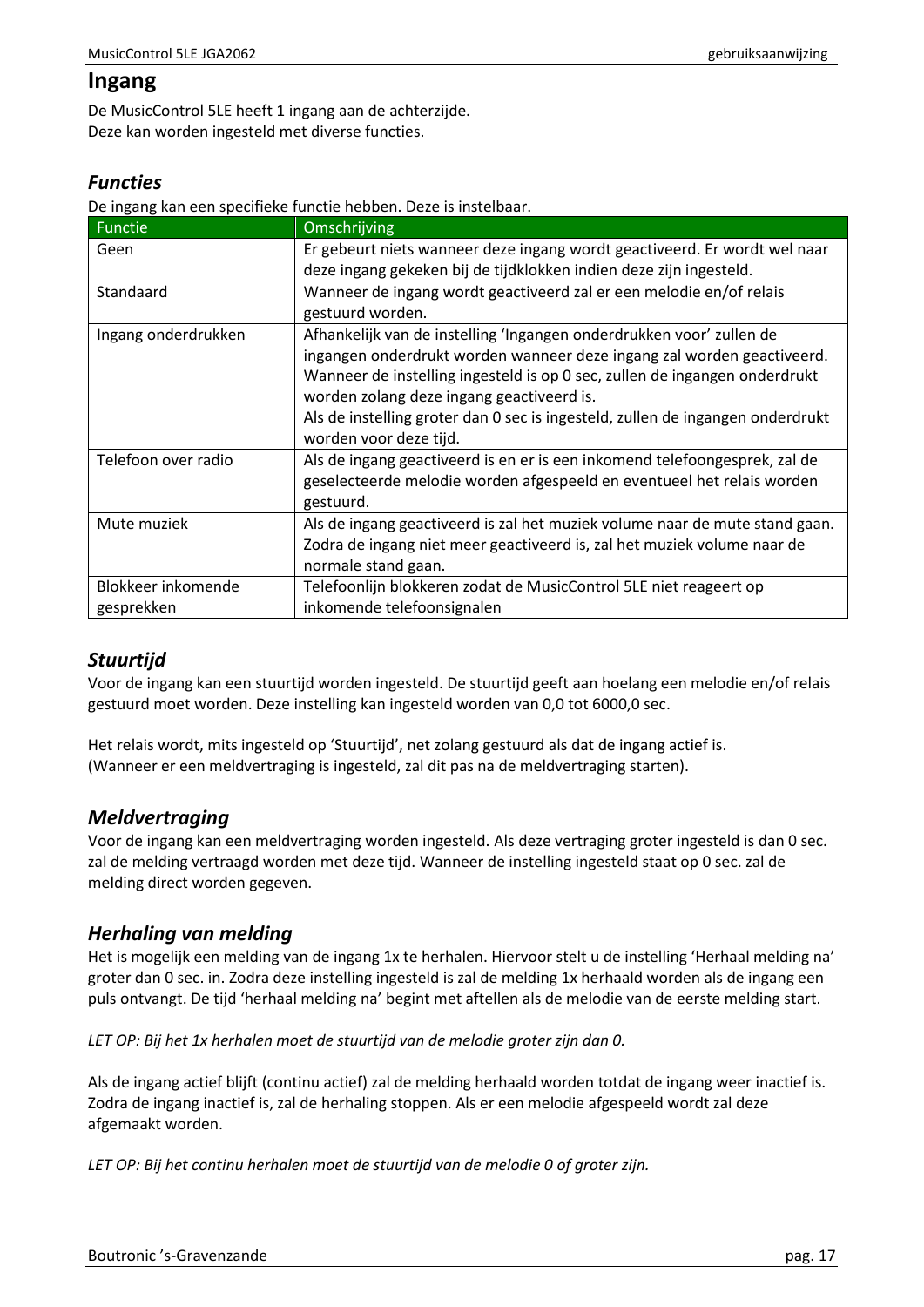

*Figuur 1: Schematische weergaven ingangenfunctie*

#### **Voorbeeld 1x herhalen**

Wilt u bijvoorbeeld een pauze starten met één druk op de knop en de stopmelding automatisch na 15 minuten genereren. Stel de MusicControl 5LE als volgt in:

| Functie <sup>1</sup> |          | Instelling Opmerking                |
|----------------------|----------|-------------------------------------|
| Ingang melden na     | 0 sec.   | Of hoger indien gewenst             |
| Herhaling melden na  | 900 sec. | 15 minuten pauze                    |
| Stuurtijd            | 3 sec    | Melodie wordt 3 seconden afgespeeld |

#### **Voorbeeld continu herhalen**

Wilt u een signaal continu herhalen, bijvoorbeeld een ontruimingsalarm.

1. Zorg voor een continu ingangssignaal:

| Functie             |        | Instelling Opmerking     |
|---------------------|--------|--------------------------|
| Ingang melden na    | 0 sec. | $\overline{\phantom{0}}$ |
| Herhaling melden na | 0 sec. | $\overline{\phantom{a}}$ |
| Stuurtijd           | 0 sec. | $\overline{\phantom{0}}$ |

#### **Voorbeeld continu herhalen met een meldpauze**

Wilt u een signaal continu herhalen met een meldpauze, bijvoorbeeld een ontruimingsalarm.

1. Zorg voor een continu ingangssignaal:

| Functie             |         | Instelling Opmerking    |
|---------------------|---------|-------------------------|
| Ingang melden na    | 0 sec.  | Of hoger indien gewenst |
| Herhaling melden na | 10 sec. | Meldpauze               |
| Stuurtijd           | 2 sec.  | Stuurtijd signaal       |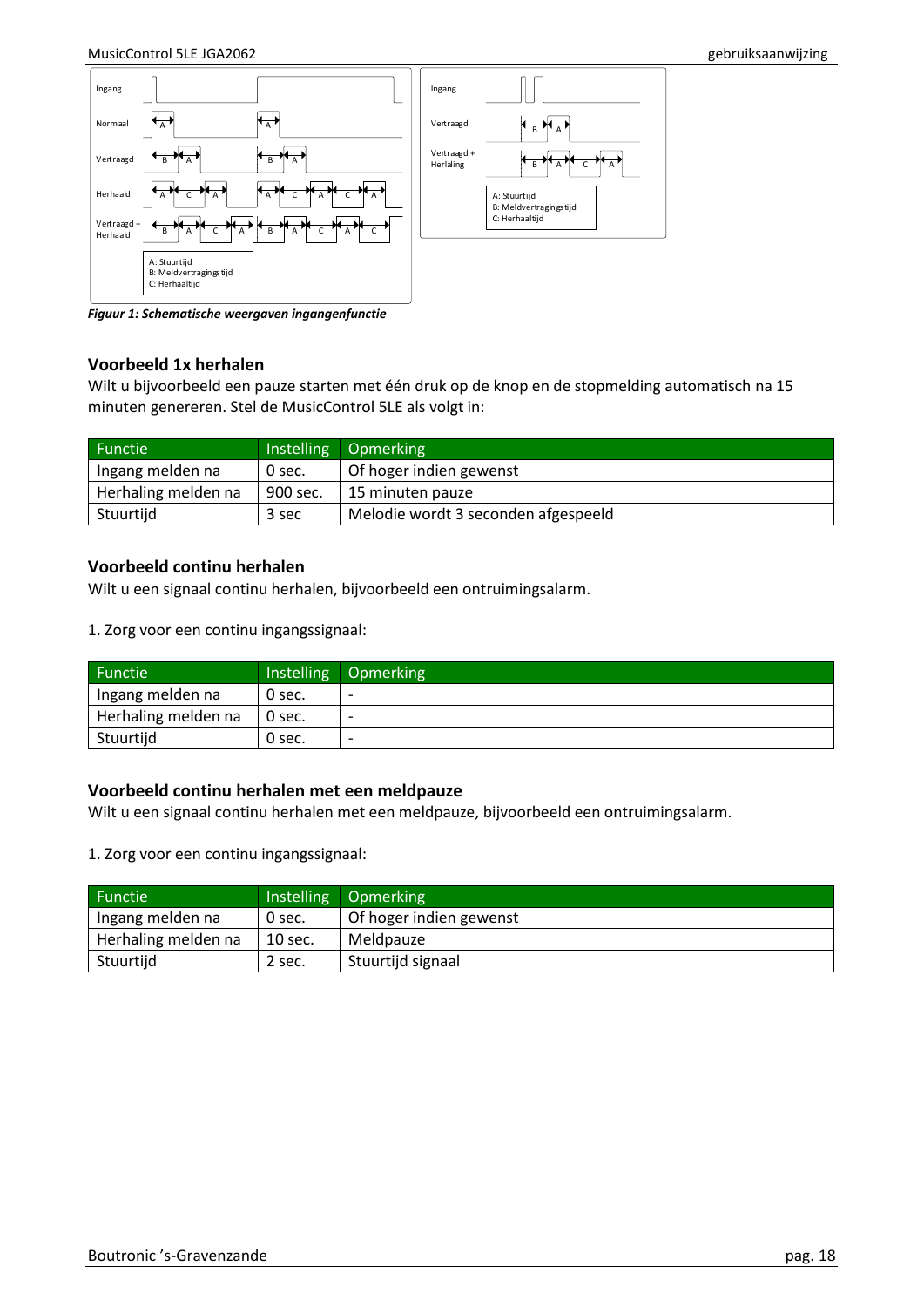## <span id="page-18-0"></span>*Instellingen*

Per ingang zijn er de volgende instellingen:

| Instelling         | Omschrijving                                            | Standaard                         |
|--------------------|---------------------------------------------------------|-----------------------------------|
| <b>Naam</b>        | Naam van de ingang                                      | Input                             |
| Functie            | Functie van de ingang                                   | Standaard                         |
| Ingang melden na   | Dit is de meldvertraging van de ingang                  | 0 sec                             |
|                    |                                                         | $(0 \text{ sec} = \text{direct})$ |
| Herhaal melding na | Dit is de tijd waarna de melding nogmaals komt          | 0 sec                             |
| Prioriteit         | Geeft aan dat deze ingang prioriteit heeft boven de     | <b>Nee</b>                        |
|                    | andere meldingen                                        | (niet aangevinkt)                 |
| Melodie type       | Type melodie                                            | Toon                              |
|                    | (Geen, Toon, MP3)                                       |                                   |
| Melodie index      | De geselecteerde index van de melodie                   | Verschillend per ingang           |
| Stuurtijd          | Stuurtijd van de melding                                | $0,0$ sec.                        |
|                    |                                                         | $(0,0 = \text{continu})$          |
| Volume             | Volume van de melodie                                   | $0,0$ dB                          |
| Audio uitgang      | Geeft aan via welke audio uitgang de melodie moet       | OUT1 & OUT2                       |
|                    | worden gestuurd                                         |                                   |
| Keuzeschakelaar    | Hiermee geeft u aan in welke stand van de               | Alle standen                      |
|                    | keuzeschakelaar de ingang event wordt geactiveerd       |                                   |
| Stuur relais 1     | Geeft aan wat relais 1 doet bij activeren van de ingang | Niet wijzigen                     |
| <b>Type</b>        | Deze instelling geeft het type ingang aan (NO/NC)       | NO <sup>3</sup>                   |

# <span id="page-18-1"></span>**Standen schakelaar**

De MusicControl 5LE is uitgevoerd met een standen schakelaar. Met deze standen schakelaar kunt u bepaalde gebeurtenissen beïnvloeden.

Voorbeelden die u met de standenschakelaar kan realiseren zijn:

- Ingang melding wordt niet gedaan in een bepaalde stand.
- Tijdklok melding niet uitvoeren. Hiermee kunt u bijvoorbeeld een ander pauze tijdschema gebruiken. Of een aangepast schoolrooster gebruiken door eenvoudig standen schakelaar in te stellen.
- Een andere zender voor de internet radio gebruiken.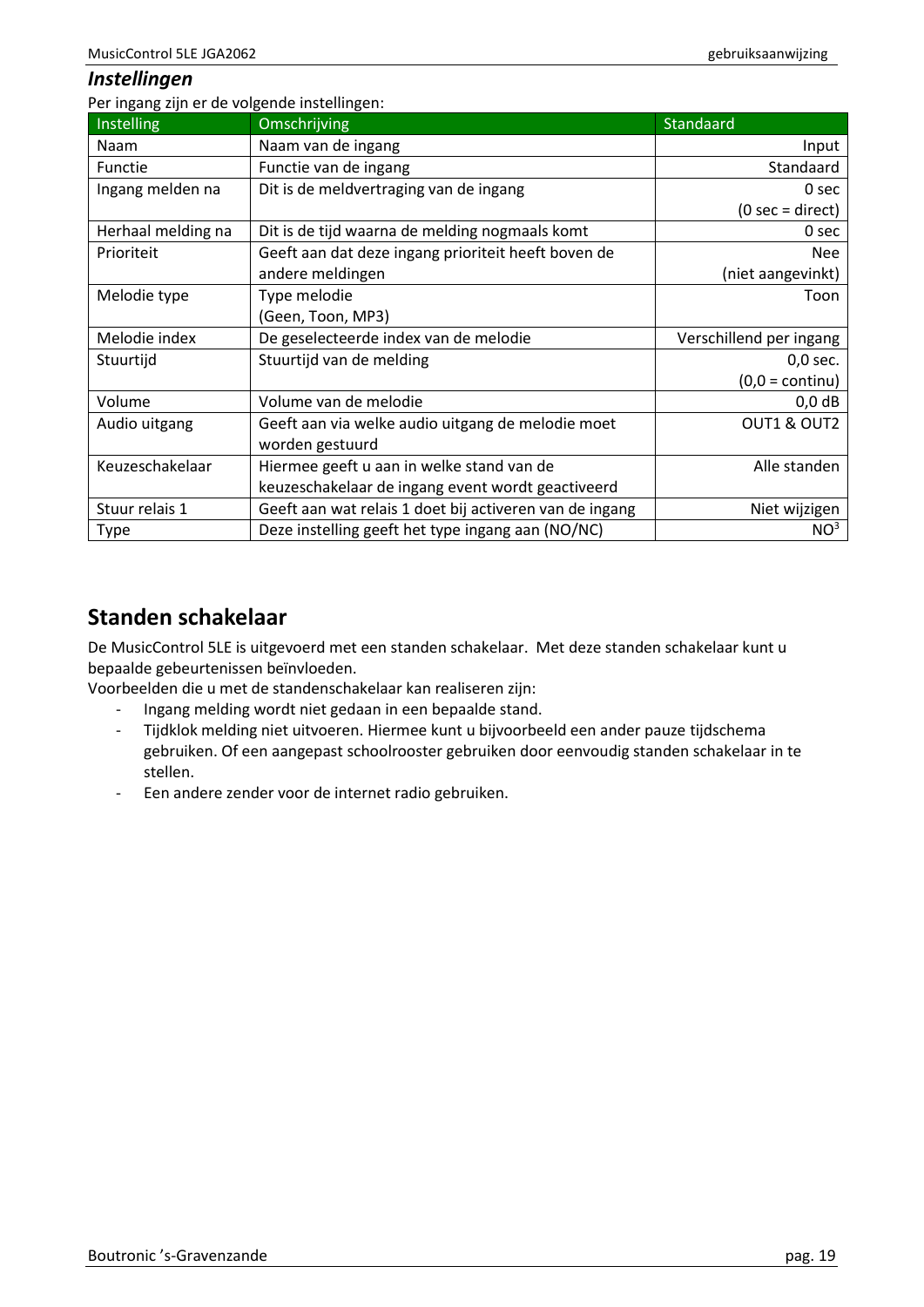# <span id="page-19-0"></span>**Tijdklok**

In de MusicControl 5LE is een ingebouwde tijdklok aanwezig. Met deze tijdklok kunt u op ingestelde momenten de MusicControl geluiden laten klinken en/of relais aansturen. Voor de geluiden kunt u kiezen tussen interne tonesignalen of MP3-bestanden die u op de SD-kaart kan zetten (Zie[: MP3-bestanden](#page-30-0)  [afspelen\)](#page-30-0).

U kunt 16 tijdklokken met elk weer 12 tijden instellen.

## <span id="page-19-1"></span>*Instellingen*

Per tijdklok zijn er de volgende instellingen:

| <b>Instelling</b>   | Omschrijving                                              | Standaard               |
|---------------------|-----------------------------------------------------------|-------------------------|
| <b>Naam</b>         | Naam van het alarm                                        | Alarm                   |
| Prioriteit          | Geeft aan dat dit alarm prioriteit heeft boven de andere  | <b>Nee</b>              |
|                     | meldingen                                                 |                         |
| Melodie type        | Type melodie                                              | Toon                    |
|                     | (Geen, Toon, MP3)                                         |                         |
| Melodie index       | De geselecteerde index van de melodie                     | 3-Toon Gong Hoog        |
| Stuurtijd           | Stuurtijd van het alarm                                   | $0,0$ sec.              |
| Volume              | Volume van de melodie                                     | $0,0$ dB                |
| Audio uitgang       | Uitgang waarop de melodie wordt afgespeeld                | OUT1 & OUT2             |
| Stuur relais        | Geeft aan welke actie er met relais moet plaatsvinden     | Niet wijzigen           |
| Koppelen aan ingang | Geeft aan of de ingang actief moeten zijn om dit alarm te | Geen ingang             |
|                     | starten (voor b.v. een schoolbelfunctie)                  |                         |
| Keuzeschakelaar     | Geeft aan in welke stand(en) van de Keuzeschakelaar de    | Alle standen            |
|                     | tijdklok geactiveerd mag worden                           |                         |
| Dagen               | Geeft aan op welke dag dit alarm moet starten             | ma, di, wo, do, vr, za, |
|                     |                                                           | ZO.                     |
| Tijden (12 stuks)   | Tijdstip waarop het alarm actief moet zijn. Deze posities |                         |
|                     | kunnen in willekeurige volgorde ingesteld worden.         | (= niet ingesteld)      |

## **Stuurtijd 0 sec.**

Wanneer de stuurtijd ingesteld is op 0 seconden zal de melodie die geselecteerd is, eenmalig worden gestuurd. (Als de stuurtijd is ingesteld op 0 seconden én een relais is ingesteld om de stuurtijd te sturen, zal het relais niet gestuurd worden)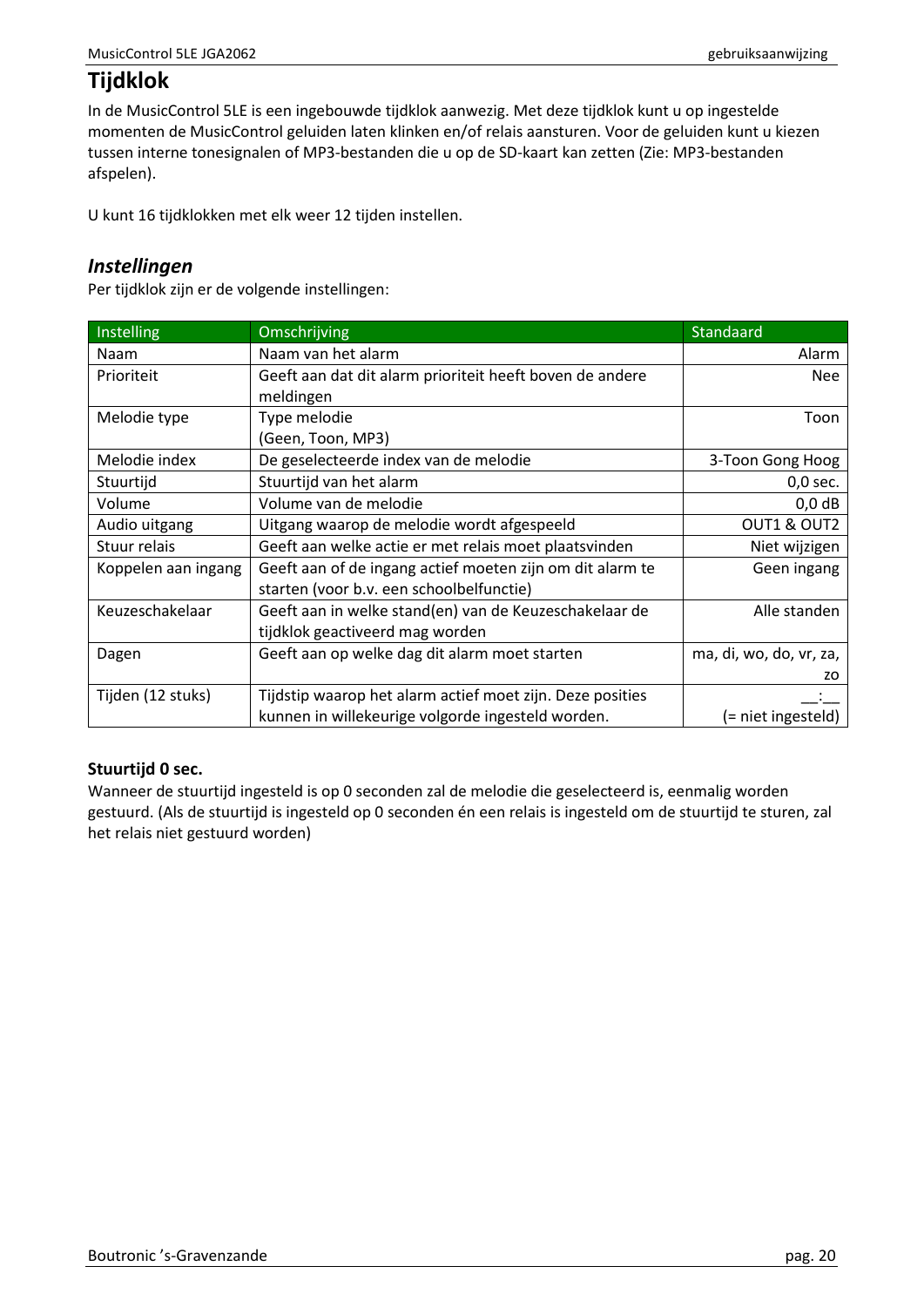#### **Koppelen aan ingang**

Het is mogelijk om een tijdklok te koppelen aan de status van de ingang. Als de ingang is geselecteerd bij de instelling 'Koppelen aan ingang' dan moet deze ingang actief zijn om dit alarm te kunnen activeren. Als de ingang niet geactiveerd is, zal dit alarm niet worden uitgevoerd.

#### **Standenschakelaar**

De standenschakelaar kunt u gebruiken om een tijdklok wel of niet af te spelen. U selecteert de stand van de schakelaar waarbij de tijdklok mag worden uitgevoerd. Hiermee kunt u bijvoorbeeld een schoolbelfunctie creëren door een tijdklok in te stellen en de stand van de schakelaar verschillend in te stellen.

#### *Voorbeeld:*

*Tijdklok 1 meldt om 10:00, 12:00 en 15:00, wanneer de standenschakelaar staat op stand 0. Tijdklok 2 meldt om 09:30, 12:15 en 14:30, wanneer de standenschakelaar op stand 1 staat. Hiermee kunt u door de standenschakelaar te zetten in de betreffende stand de meldingen op een ander moment laten komen.*

Deze functie is b.v. voor een schoolbelfunctie en kan door de standenschakelaar eenvoudig gekozen worden voor de volgende functies:

- 0. Normaal rooster (ingang 1 actief)
- 1. Verkort rooster (ingang 2 actief)
- 2. 10 minuten gesprekken met ouders (ingang 3 actief)
- 3. Toets rooster (ingang 4 actief)
- 4. Uit (geen ingangen actief)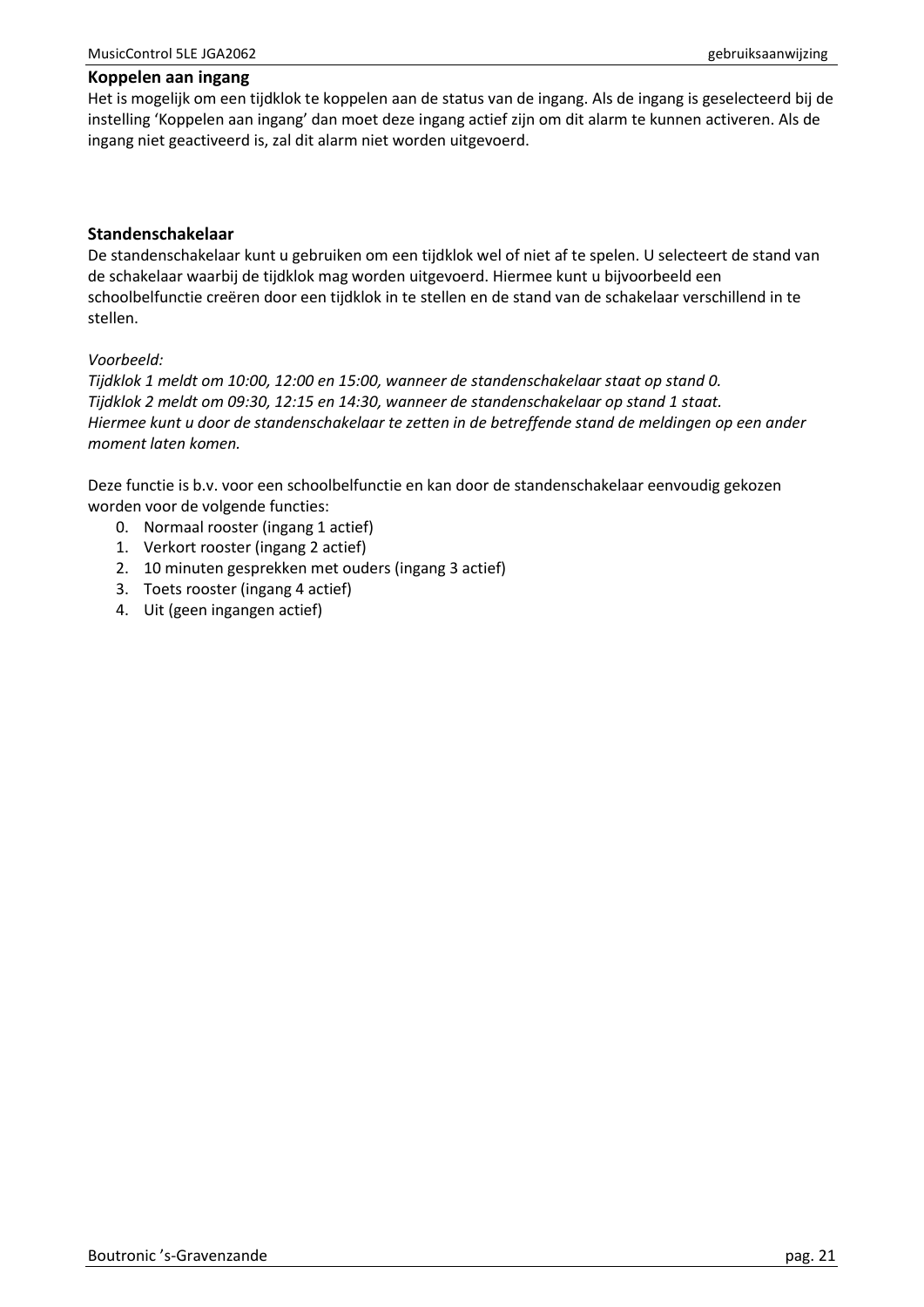## <span id="page-21-0"></span>**Internet radio**

De MusicControl 5LE heeft de mogelijkheid om internet radiostations af te spelen. In totaal kunnen er tot 10 stuks radiostations worden ingesteld.

## <span id="page-21-1"></span>*Licentie*

Voor het gebruik van de internetradio functie is een eenmalige licentie nodig. Deze wordt in de MusicControl geplaatst waardoor de functie beschikbaar komt. Deze kan vanaf fabriek er direct ingezet worden of kan naderhand worden toegevoegd. Neem hiervoor contact op met uw leverancier.

## <span id="page-21-2"></span>*Instellingen*

De volgende instellingen kunnen per station worden ingevoerd:

| Instelling        | Omschrijving                                | Standaard      |
|-------------------|---------------------------------------------|----------------|
| $\textsf{Naam}^1$ | Naam van het station                        | 1: Q-music     |
|                   |                                             | 2: Radio 538   |
|                   |                                             | 3: NPO Radio 2 |
|                   |                                             | 4: NPO Radio 1 |
|                   |                                             | 5: Radio 10    |
|                   |                                             | 6:             |
|                   |                                             | 7:             |
|                   |                                             | 8:             |
|                   |                                             | 9:             |
|                   |                                             | 10:            |
| URL <sup>2</sup>  | URL naar de MP3 stream van het radiostation | Verschillend   |

1. De naam van het station kan maximaal 12 karakters lang zijn

2. De URL van het station kan maximaal 96 karakters lang zijn

### <span id="page-21-3"></span>*URL*

De URL is de locatie op het internet waar de stream zich bevindt. Deze stream moet de muziek versturen in MP3 formaat. De MusicControl 5LE ondersteund URL's met een lengte tot 96 karakters. Deze zijn in te stellen via de BoutronicStudio 3.

Het is niet verplicht om de URL te starten met http:// of https://. Dit wordt automatisch gedaan door de MusicControl 5LE. Streams die vereisen dat een beveiligde verbinding wordt gemaakt, kunnen niet worden afgespeeld door de MusicControl 5LE.



*Let op: De URL moet wijzen naar de stream van het station dat de muziek in MP3 formaat verstuurd. Anders kan de MusicControl 5LE de stream niet afspelen.*

# <span id="page-21-4"></span>*Verbinding*

Indien de netwerk verbinding slecht is, of de verbinding valt weg, dan zal de MusicControl 5LE de verbinding opnieuw opbouwen. Dit kan resulteren in heel even geen geluid.

Indien de muziek stopt of hapert, kunt u de volgende punten controleren:

- Is de stream nog beschikbaar?
- Is de netwerkverbinding naar de MusicControl 5LE juist?
- Is er genoeg netwerk bandbreedte om muziek te streamen?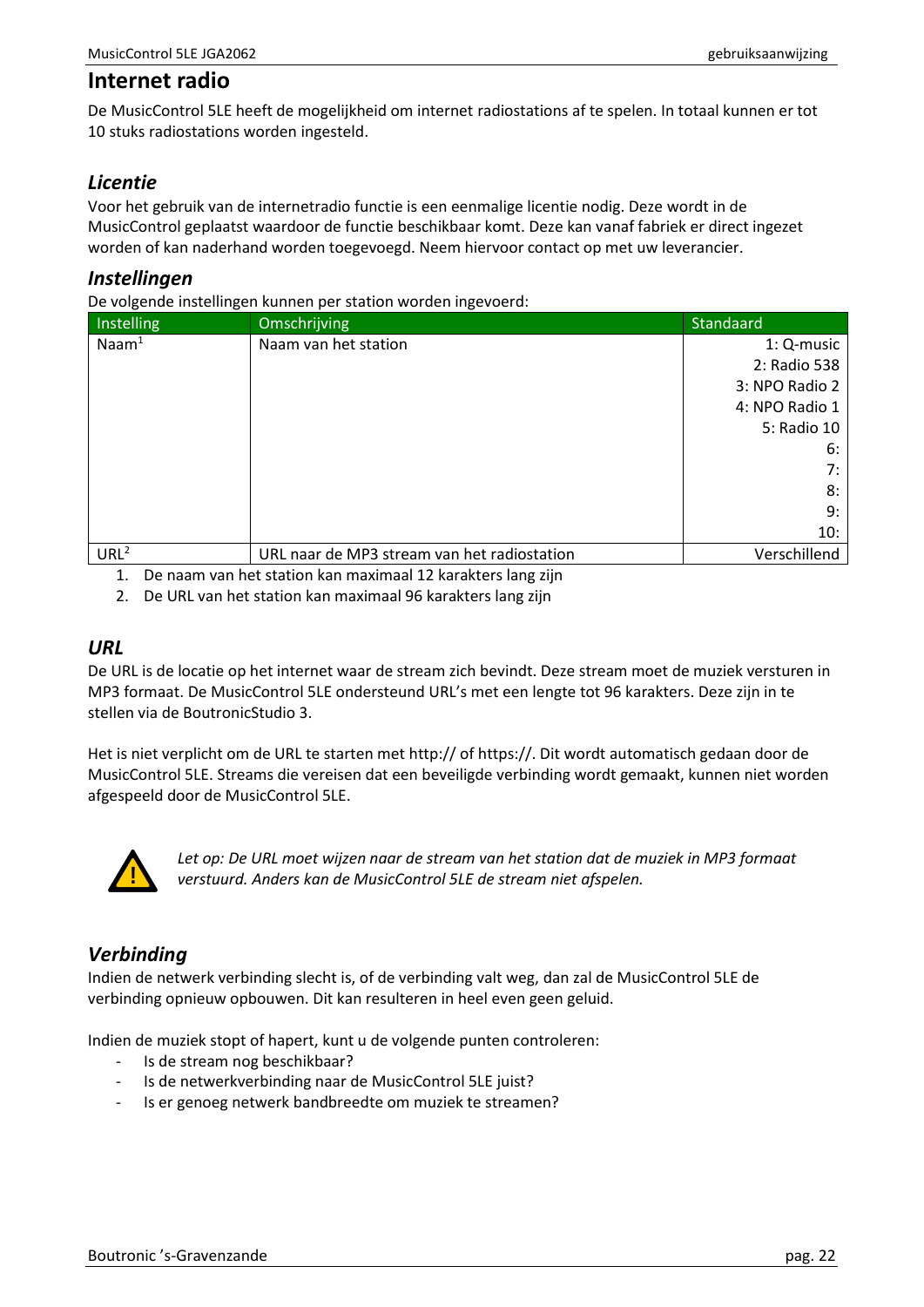# <span id="page-22-0"></span>**Audio**

De MusicControl 5LE heeft diverse bronnen van audio.

- Lijningangen (Lijn 1 & Lijn 2)
- MP3-bestand van SD-kaart
- Tonen gegenereerd door de MusicControl 5LE
- Internet radio

Deze bronnen komen samen in de MusicControl 5LE en aan de hand van de gekozen instellingen zal een bron worden afgespeeld.

## <span id="page-22-1"></span>*Lijningangen*

Het is mogelijk om 2 lijnsignalen aan te sluiten op de MusicControl 5LE. Via deze lijnsignalen kunt u een externe audiobron aansluiten, bijvoorbeeld een tuner of een cd-speler.

#### **Versterking**

Om de basis te leggen voor een goed audiosignaal kunt u de versterking van de Lijningangen instellen.

#### **Hardware**

Via de dipswitches aan de achterzijde van de MusicControl 5LE kunt u een hardware-matige versterking/verzwakking instellen.

Om de versterking voor lijn 1 in te stellen gebruikt u DIP1 en DIP2. Om de versterking voor lijn 2 in te stellen gebruikt u DIP3 en DIP4.

| Ingang 1         |                  |                            |
|------------------|------------------|----------------------------|
| DIP <sub>1</sub> | DIP <sub>2</sub> | <b>Situatie</b>            |
| ი                | O                | Professioneel line-signaal |
| 1                | O                | Consumenten line-signaal   |
| ი                | 1                | Microfoon signaal          |
| 1                | 1                | Niet in gebruik            |
| Ingang 2         |                  |                            |
|                  |                  |                            |
| DIP <sub>3</sub> | DIP <sub>4</sub> | <b>Situatie</b>            |
| n                | Ω                | Professioneel line-signaal |
| 1                | n                | Consumenten line-signaal   |
| ŋ                | 1                | Microfoon signaal          |

#### **Softwarematig**

Zoals elk audiosignaal in de MusicControl 5LE kunt u de lijn signalen softwarematig versterken/verzwakken. Deze instellingen kunt u bij de desbetreffende onderdeel vinden.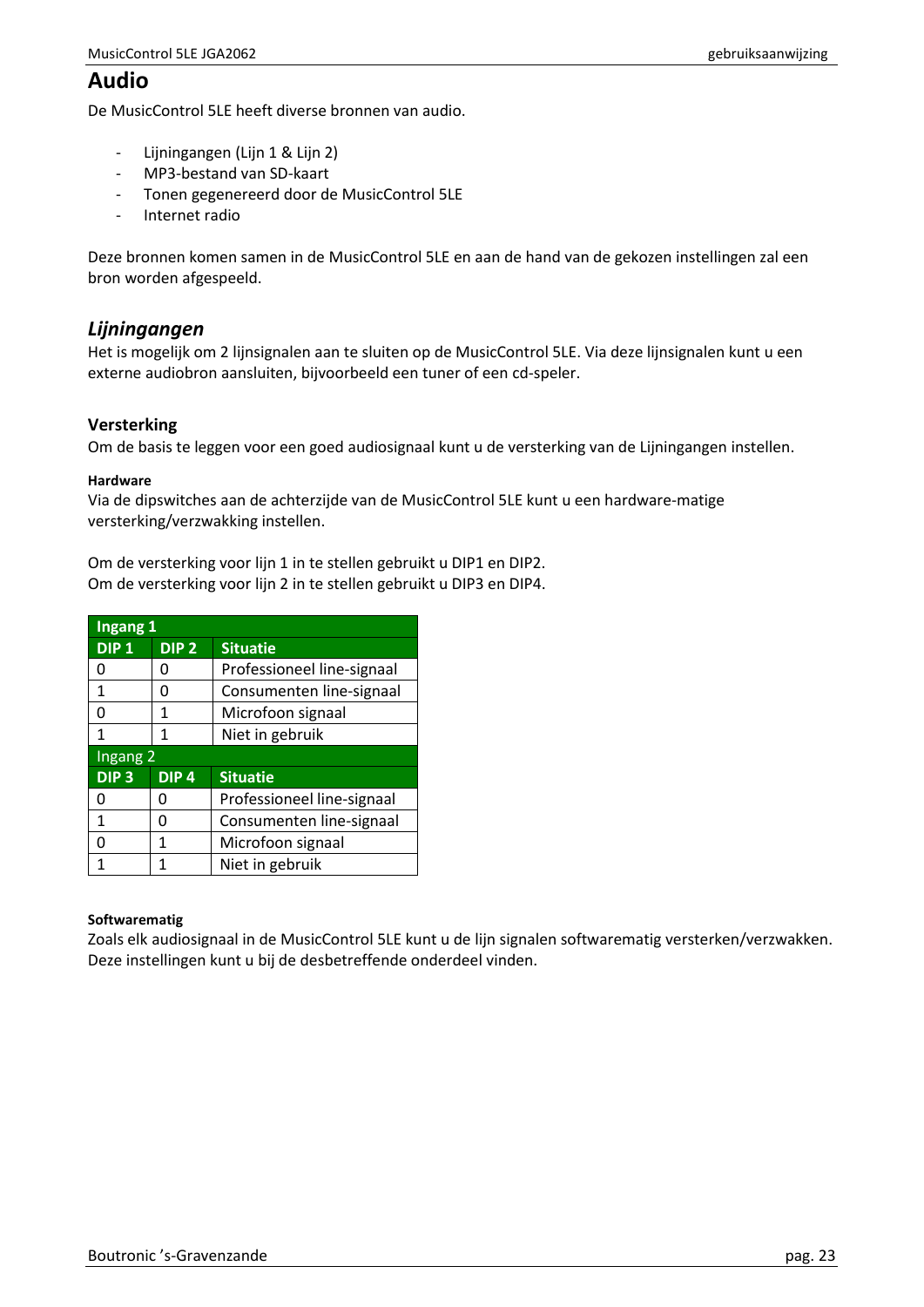# <span id="page-23-0"></span>*MP3-bestand van de SD-kaart of USB-stick*

Het is mogelijk MP3-bestanden af te spelen vanaf de SD-kaart en de USB stick. Zie hoofdstuk MP3 bestanden afspelen voor meer informatie.

## <span id="page-23-1"></span>*Tonen gegenereerd door de MusicControl 5LE*

De MusicControl 5LE kan een groot aantal tonen afspelen bij gebeurtenissen. Zie hoofdstuk "Instelbare melodieën" voor meer informatie.

## <span id="page-23-2"></span>*Internet radio*

Het is mogelijk om een radiostation af te spelen vanaf een locatie op het internet. Zie hoofdstuk Internet Radio voor meer informatie.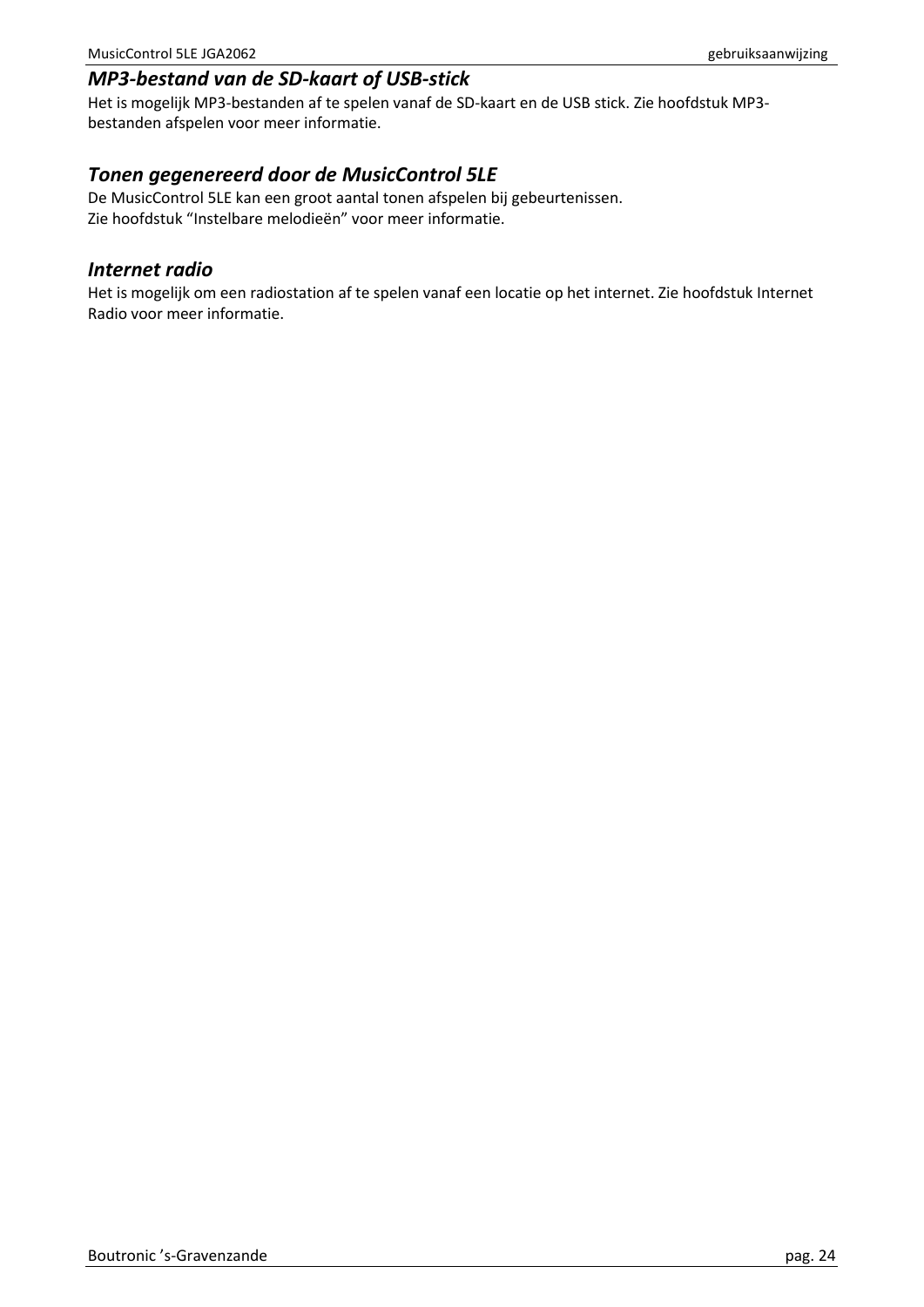## <span id="page-24-0"></span>*Mute geluid*

Het is mogelijk om via de ingang het geluid te muten. Wanneer deze functie geactiveerd wordt, zal de muziek gestuurd worden me de ingestelde 'Mute volume'.

Zodra de mute functie wordt geactiveerd door de ingang aan de achterkant van de MusicControl 5LE, zal de mute zolang actief zijn als de ingang geactiveerd is.

# <span id="page-24-1"></span>*Instellingen*

De volgende instellingen zijn algemene instellingen voor de audio:

| Instelling  | Omschrijving                                         | Standaard        |
|-------------|------------------------------------------------------|------------------|
| Mute volume | Het volume wat de MusicControl 5LE uitstuurt als hij | -79.5 dB         |
|             | gemute wordt.                                        |                  |
| Mute duur   | De tijd hoelang de mute functie actief zal zijn.     | $30 \text{ min}$ |
|             | $(0 \text{ min} = \text{ niet automatisch stoppen})$ |                  |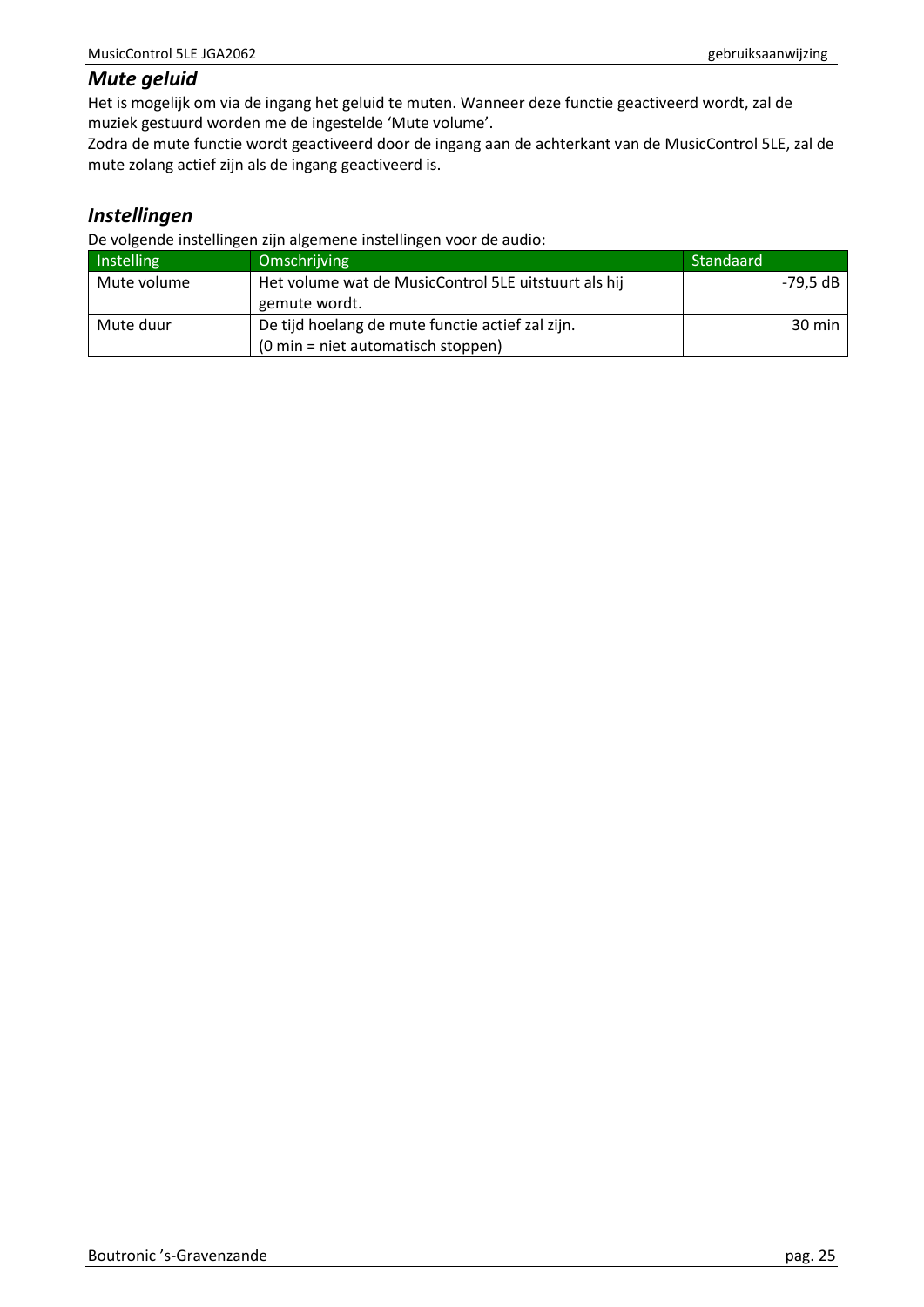# <span id="page-25-0"></span>**Klok**

De MusicControl 5LE bevat een interne klok. Deze klok houdt de tijd bij en wordt gebruikt door de tijdklok. De interne klok past automatisch de zomer en wintertijd aan (indien ingesteld).

# <span id="page-25-1"></span>*Aanpassing*

De interne klok van de MusicControl 5LE kan eventueel afwijken indien er geen internetaansluiting aanwezig is en de tijd niet van internet kan worden opgehaald. Om deze afwijking te minimaliseren wordt de interne klok in de fabriek geijkt. Uit deze ijkingsprocedure komt een aanpassingswaarde die elke dag om 00:00 wordt uitgevoerd.

# <span id="page-25-2"></span>*Back-up voeding*

Voor de interne klok is een back-up voeding op de MusicControl 5LE aanwezig die de klok 5 dagen kan voorzien van energie. Hierdoor zal de MusicControl 5LE zijn tijd niet direct vergeten wanneer de voedingsspanning onverhoopt tijdelijk wegvalt.

## <span id="page-25-3"></span>*Tijd synchroniseren*

U kunt de tijd van de MusicControl 5LE automatisch laten synchroniseren met de tijd van uw computer via de BoutronicStudio 3, of met de internettijd. Als u de instelling 'Auto sync. klok' ingeschakeld heeft en de BoutronicStudio 3 staat ingesteld om te synchroniseren zal de tijd automatisch worden gesynchroniseerd. De interval waarmee de Boutronic Studio een synchronisatie uitvoert is in te stellen bij de 'Studio instellingen'.



*Let op: Als u gebruik wilt maken van het automatisch synchroniseren van de klok, controleer of de instelling van de BoutronicStudio 3 juist staat ingesteld. (Instellingen* → *Studio instellingen* → *Sync. interval tijd)*

Als tijdssynchronisatie via de BoutronicStudio 3 niet mogelijk is synchroniseert de MusicControl 5LE zijn tijd met de internettijd. Hiervoor heeft de MusicControl 5LE toegang nodig tot het internet.

# <span id="page-25-4"></span>*Zomer/wintertijd*

De MusicControl 5LE heeft de mogelijkheid om zomer en wintertijd automatisch aan te passen. U kunt deze optie aan- of uitschakelen door middel van de instelling 'Gebruik zomer/wintertijd'. Het aanpassen van de tijd wordt gedaan naar de standaard van de Europese Unie.

De zomertijd wordt aangepast: *laatste zondag van maart, om 02:00 wordt de tijd 1 uur vooruitgezet.* De wintertijd wordt aangepast: *laatste zondag van oktober, om 03:00 wordt de tijd 1 uur teruggezet.*

# <span id="page-25-5"></span>*Tijdserver*

Het is mogelijk om de tijd op te halen via het netwerk bij de tijdserver. Hiervoor moet een tijdserver ingesteld worden, of ontvangen worden van de DHCP server. Zodra het interval is ingesteld op een waarde hoger dan 0 min, zal de MusicControl 5LE bij de tijdserver vragen welke tijd het momenteel is. Aan de hand van de ingestelde tijdzone bepaalt de MusicControl 5LE de actuele tijd.



*Let op: Als u gebruik wilt maken van de tijd ophalen bij de tijdserver, moet de MusicControl 5LE toegang hebben tot de tijdserver. Neem contact op met uw systeembeheerder om dit te controleren.*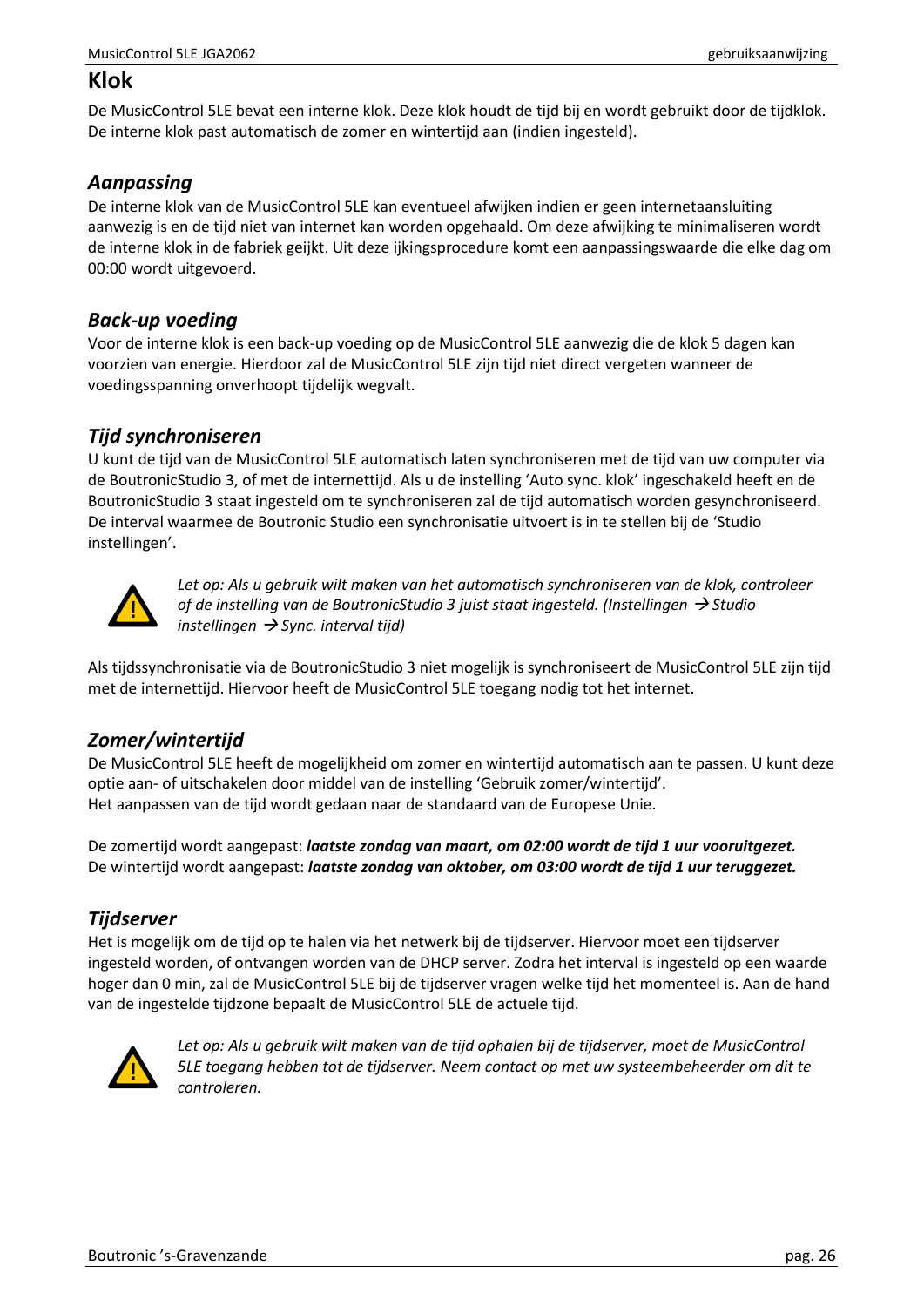<span id="page-26-0"></span>

| <b>Instellingen</b>       |                                                               |                       |
|---------------------------|---------------------------------------------------------------|-----------------------|
| Instelling                | Omschrijving                                                  | <b>Standaard</b>      |
| Gebruik zomer/wintertijd  | Hiermee geeft u aan of u zomer en wintertijd gebruikt.        | Aan                   |
|                           | Wanneer deze instelling op 'Aan' staat, zal automatisch de    |                       |
|                           | zomer/wintertijd worden ingevoerd                             |                       |
| Interval tijd ophalen van | Met dit interval wordt de tijd opgehaald vanaf de tijdserver. | 15 min                |
| het internet              | Als u deze waarde op 0 min instelt, zal de tijd niet worden   |                       |
|                           | opgehaald vanaf de tijdserver.                                |                       |
| Tijdzone                  | De tijdzone waarin de MusicControl 5LE zich bevindt. Deze     | <b>1,0 UTC</b>        |
|                           | tijdzone wordt gebruikt bij het ophalen van de tijd vanaf de  |                       |
|                           | tijdserver                                                    |                       |
| RTC-aanpassing            | Dit is de waarde waarmee de MusicControl 5LE elke dag de      | *varieert*            |
|                           | afwijking van zijn interne klok corrigeert.                   | $(xx, x \sec / 24 h)$ |
|                           | Deze waarde wordt door de fabriek geijkt.                     |                       |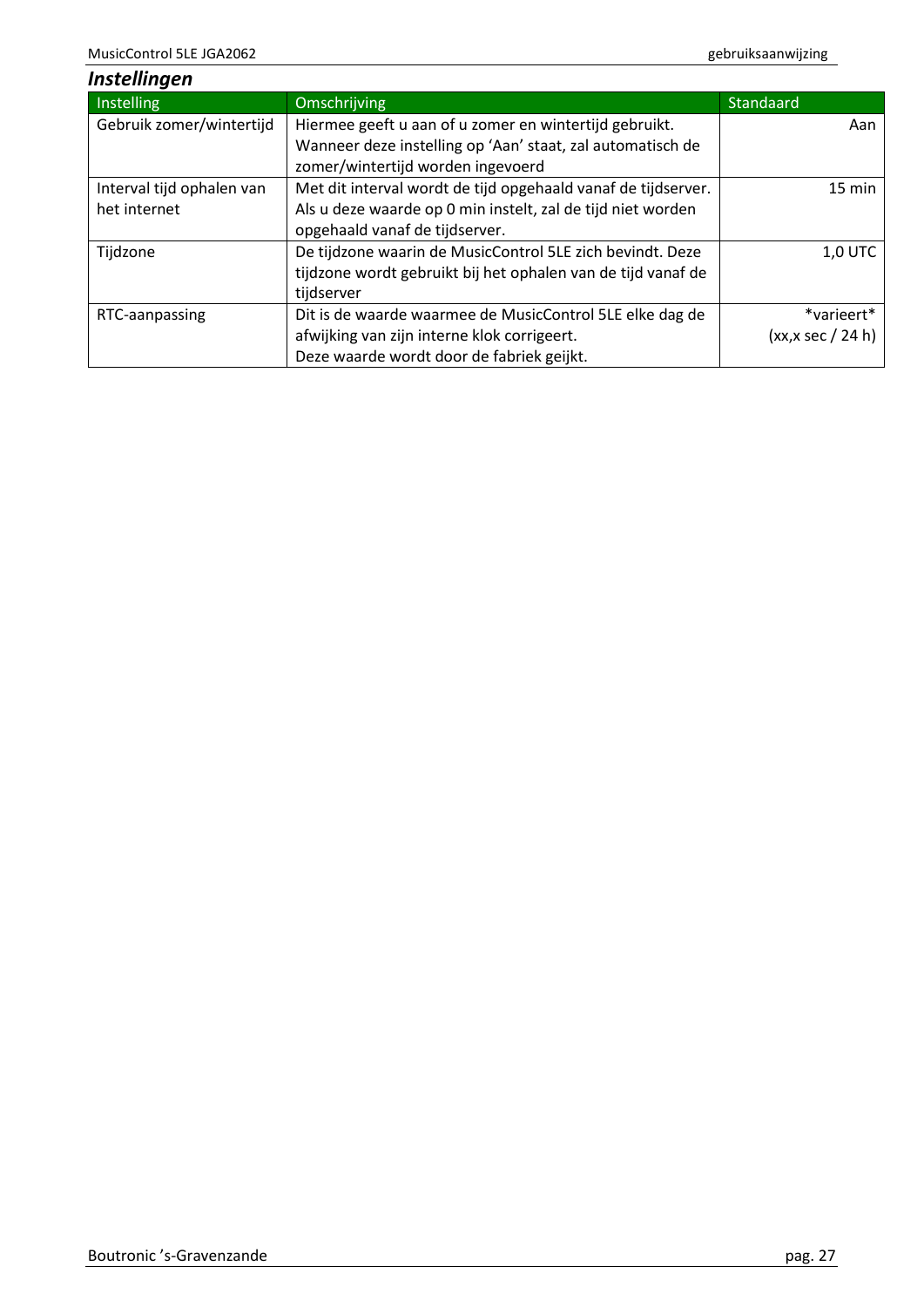# <span id="page-27-0"></span>**Netwerkinstellingen**

De MusicControl 5LE is uitgerust met een netwerkaansluiting. Hiermee kunt u de MusicControl 5LE direct aansluiten op uw computernetwerk en verbinding maken met de MusicControl door middel van de BoutronicStudio 3. (Deze is te downloaden op onze website: [www.boutronic.nl\)](http://www.boutronic.nl/)

U kunt instellen dat de MusicControl 5LE automatisch zijn netwerkinstellingen ophaalt in het netwerk (DHCP) of u kunt de netwerkinstellingen handmatig (static) invoeren.

Standaard staat de MusicControl 5LE ingesteld om de netwerkinstellingen automatisch op te halen (DHCP).

## <span id="page-27-1"></span>*Automatisch (DHCP)*

U kunt de MusicControl 5LE instellen zodat automatisch de netwerkinstellingen opgevraagd worden bij een DHCP-server. Vraag uw systeembeheerder of uw netwerk over een DHCP-server beschikt.

# <span id="page-27-2"></span>*Handmatig*

U kunt de netwerkinstellingen ook handmatig invoeren. Hiervoor moet u de volgende instellingen invullen.

| Static IP-address<br><b>IP-adres</b> | 192.168.15.99  |
|--------------------------------------|----------------|
| Subnet                               | 255.255.255.0  |
| Gateway                              | 192.168.15.5   |
| <b>DNS-server</b>                    | 192.168.15.5   |
|                                      | Kopieer huidig |
| Auto NTP-server                      |                |
| Manual NTP-server                    | Kopjëer        |

| <b>Instelling</b> | <b>Omschrijving</b>                           |
|-------------------|-----------------------------------------------|
| IP-adres          | Het adres in het netwerk voor de MusicControl |
|                   | SLE.                                          |
| Subnet            | Subnet voor het netwerk.                      |
| Gateway           | Het IP-adres voor de gateway in het systeem.  |
| <b>DNS-server</b> | Het IP-adres voor de DNS-server.              |
| NTP-server        | Het IP-adres voor de NTP-server.              |

Vraag uw systeembeheerder voor deze instellingen.

Na het wijzigen van de netwerkinstellingen moet de MusicControl 5LE gereset worden.



*Let op: Als u handmatig een willekeurig IP-adres kiest, kan het zo zijn dat dit adres al in gebruik is. Hierdoor kunnen er IP-conflicten ontstaan en kan zowel de MusicControl 5LE als het andere apparaat dat hetzelfde IP-adres heeft niet bereikt worden.*



*Let op: Indien de MusicControl niet meer bereikbaar is via het netwerk, kan het zijn dat het IP-adres niet meer klopt. U kunt d.m.v. de Boutronic Studio het IP-adres wijzigen. Ook kunt u via de telefoon het IP-adres op automatisch zetten. Zie telefoon voor meer informatie.*

# <span id="page-27-3"></span>**I/O**

De MusicControl 5LE beschikt over 4 ingangen, 3 relais en 4 drukknoppen. Deze I/O's kunnen per stuk geconfigureerd worden.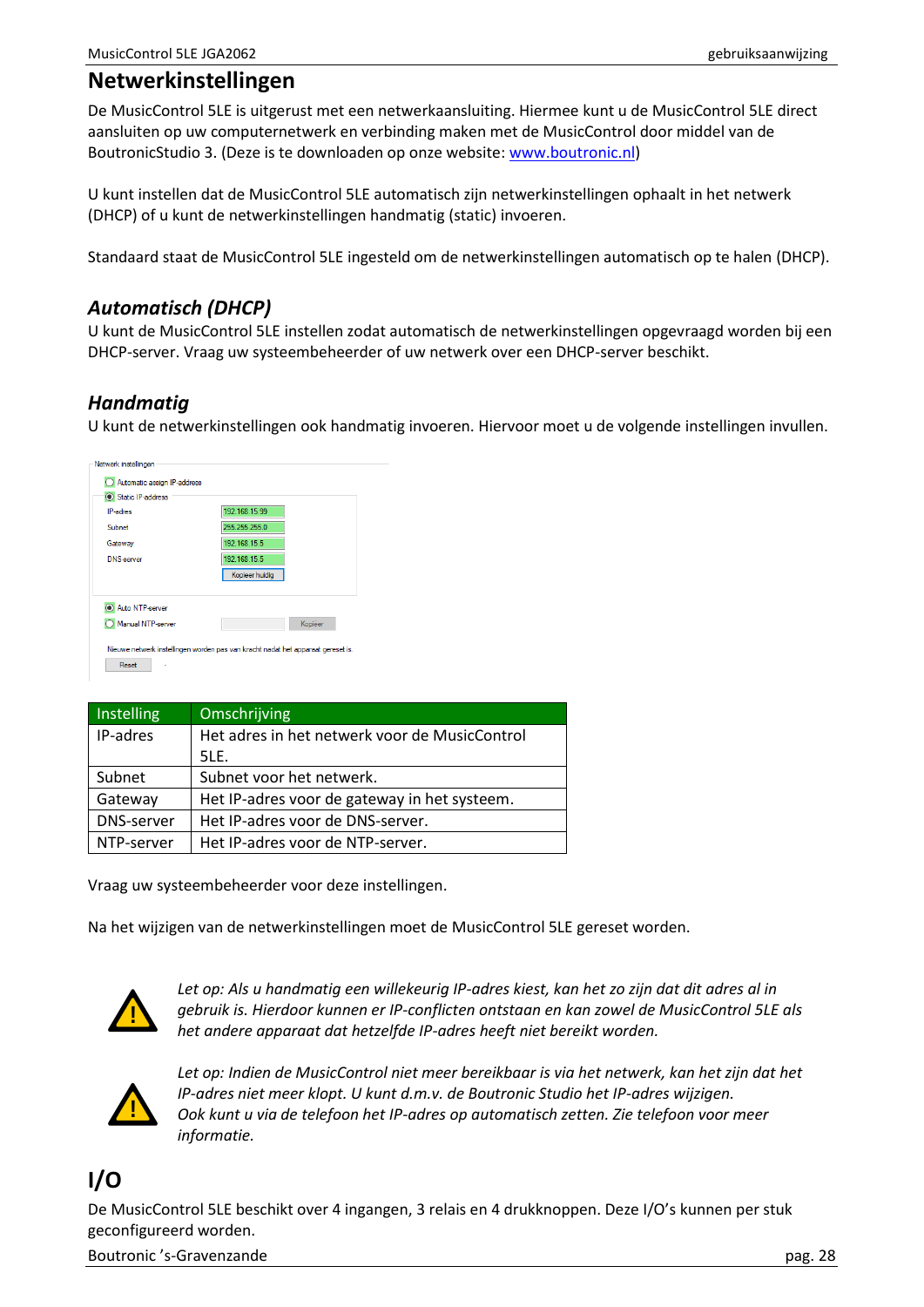## <span id="page-28-0"></span>*Ingang*

De volgende instellingen hebben betrekking op de ingang:

| Instelling     | <b>Omschrijving</b>          | Standaard |
|----------------|------------------------------|-----------|
| Ingang Type    | Type van de ingang, NO of NC | NO.       |
| Ingang Functie | Functie van de ingang        | Standaard |

### **Ingang functies**

| <b>Functie</b>           | Omschrijving                                                              |
|--------------------------|---------------------------------------------------------------------------|
| Geen                     | Er wordt niet gereageerd op de drukknop / ingang                          |
| Standaard                | De drukknop/ingang wordt gebruikt met ingang events                       |
| Mute muziek <sup>1</sup> | Als de drukknop/ingang geactiveerd is, wordt het geluid afgespeeld op het |
|                          | mute volume.                                                              |

# <span id="page-28-1"></span>*Relais*

De volgende instellingen hebben betrekking op het relais.

| Instelling       | Omschrijving                  | Standaard                          |
|------------------|-------------------------------|------------------------------------|
| Relais Type      | Type van de uitgang, NO of NC | NO.                                |
| Relais Functie   | Functie van de uitgang        | Standaard                          |
| Relais Stuurtijd | Stuurtijd van de uitgang      | $5.0$ sec $\overline{\phantom{a}}$ |

### **Relais functies**

| Functie    | Omschrijving                                                              |
|------------|---------------------------------------------------------------------------|
| Geen       | Relais wordt niet gestuurd                                                |
| Standaard  | Relais kan worden gestuurd door de verschillende onderdelen               |
| Mute radio | Relais wordt gestuurd zolang de MusicControl 5LE audio uit stuurt via een |
|            | van de audio uitgangen.                                                   |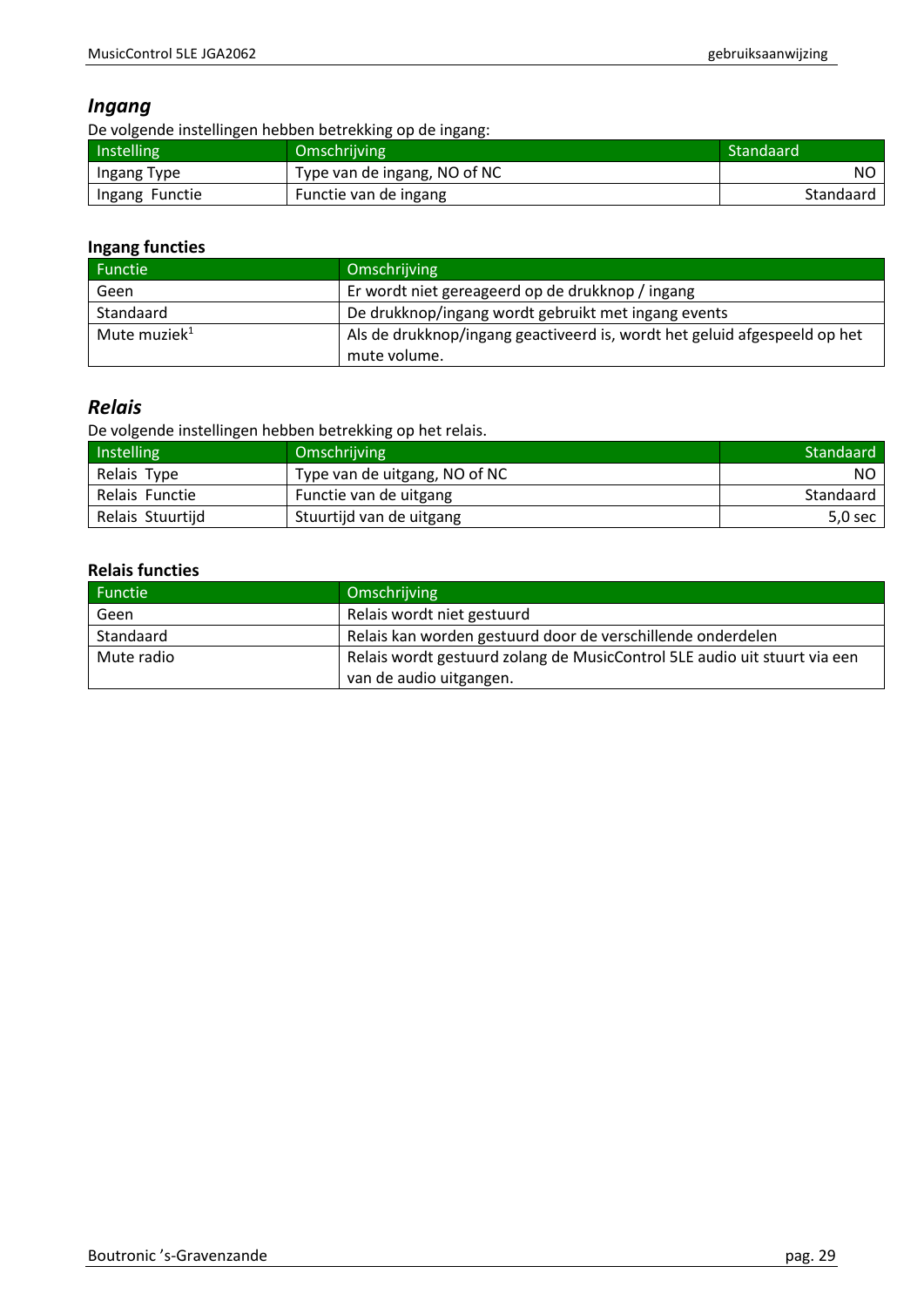# <span id="page-29-0"></span>**Licentie code**

Het is mogelijk om de MusicControl 5LE uit te breiden met diverse functies. Deze functies worden geactiveerd met een licentiecode. De volgende codes zijn momenteel beschikbaar:

| Instelling            | Omschrijving                                                                                                               | Standaard |
|-----------------------|----------------------------------------------------------------------------------------------------------------------------|-----------|
| Meerdere verbindingen | Met deze licentiecode is het mogelijk om met meerdere<br>computers (max 2) verbinding te maken met de<br>MusicControl 5LE. | uit       |
| Internetradio         | Met deze licentiecode wordt de internetradio geactiveerd.                                                                  | uit       |

Voor het activeren van een licentiecode dient de installateur contact op te nemen met Boutronic. Aan licentiecodes zijn eenmalige kosten verbonden.

# <span id="page-29-1"></span>**Fabriek**

Op het tabblad fabriek staan diverse geavanceerde instellingen.

| Instelling           | Omschrijving                                                | Standaard |
|----------------------|-------------------------------------------------------------|-----------|
| Fabrieksinstellingen | Druk op de knop 'Reset' als de fabrieksinstellingen gereset |           |
|                      | moeten worden. Hierna zijn alle instellingen zoals het      |           |
|                      | product uit de fabriek komt.                                |           |
| Reset Apparaat       | Druk op de knop 'Reset' als het apparaat gereset moet       |           |
|                      | worden. De MusicControl start opnieuw op.                   |           |

| Instelling     | Omschrijving                             | Standaard  |
|----------------|------------------------------------------|------------|
| Debug level    | Wordt gebruikt in de fabriek             |            |
| Debug factory  | Wordt gebruikt in de fabriek             | <b>Nee</b> |
| Event time-out | Maximale tijd dat een event mag wachten. | 2 min      |

# <span id="page-29-2"></span>**Backup**

Van de huidige instellingen kan een backup gemaakt worden. Deze backup kan later in dezelfde of in een andere hardware worden teruggezet.

Selecteer de bestandslocatie waar de backup opgeslagen moet worden. Of selecteer de bestandslocatie waar de backup voor het herstellen staat.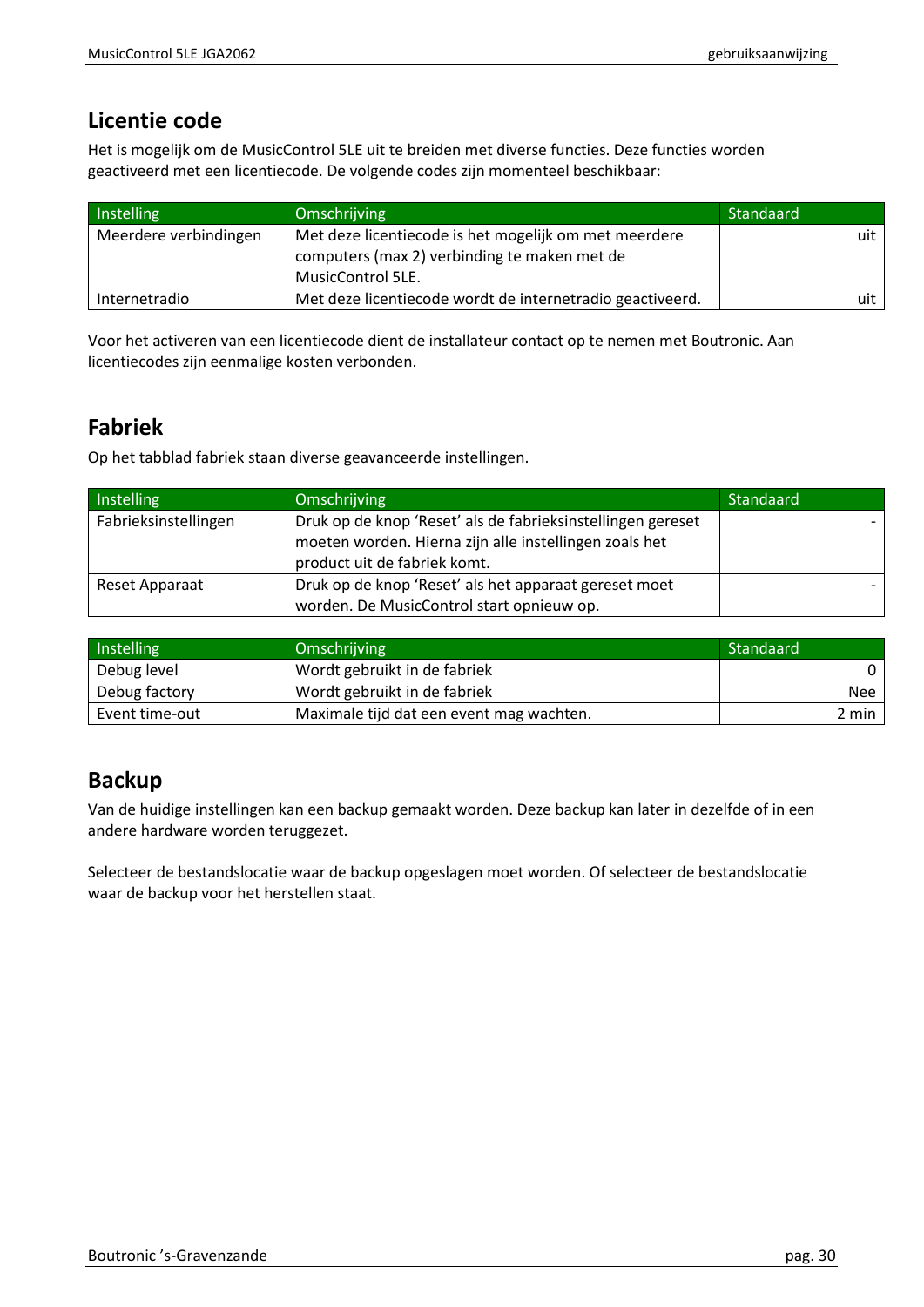# <span id="page-30-0"></span>**MP3-bestanden afspelen**

Met de MusicControl 5LE is het mogelijk om in plaats van standaard tonen ook MP3-bestanden af te spelen. Deze kunnen worden afgespeeld vanaf de USB-stick of de SD kaart.

# <span id="page-30-1"></span>*SD-kaart en USB-stick*

Op de MusicControl 5LE is een SD-kaart houder en een USB-poort aanwezig. Hierin kunt een SD-kaart of een USB-stick plaatsen, vervolgens kan de MusicControl 5LE de MP3-bestanden vanaf de kaart of USB-stick lezen.



*Let op: De SD-kaart en USB-stick moet geformatteerd zijn in FAT of FAT32. Anders zal hij niet werken i.c.m. de MusicControl 5LE.*

Indien zowel de USB-stick als de SD-kaart zijn geplaats zal de Musicontrol eerst het gewenste bestand zoeken op de USB-stick. Indien het bestand daar niet op staat wordt gezocht op de SD-kaart.

## <span id="page-30-2"></span>*MP3-bestanden*

MP3-bestanden zijn muziekbestanden waarbij de muziek op slimme manier gecomprimeerd is, zodat er met veel minder data dezelfde muziek kan worden afgespeeld. Afhankelijk van de kwaliteit van de MP3 bestand, klinkt de muziek beter.

## <span id="page-30-3"></span>*Kwaliteit*

De maximumkwaliteit van een MP3-bestand is 192 kbps.

#### **Bestandsnaam**

Om aan te kunnen geven welk MP3-bestand er afgespeeld dient te worden, maakt de MusicControl 5LE gebruik van een indexering op basis van de bestandsnaam. Elke MP3 die afgespeeld wordt moet starten met 3 cijfers. Deze 3 cijfers geven de index aan van het bestand. Achter deze 3 cijfers kunt u elke gewenste tekst plaatsen, deze tekst heeft geen effect op de werking van het afspelen van de MP3.

| Index | Bestandsnaam |
|-------|--------------|
| n     | 000xxxx.MP3  |
|       | 001xxxx.MP3  |
|       |              |
| 255   | 255xxxx.MP3  |

xxxx: zijn willekeurig karakters. De lengte kan ook variëren.

Om een MP3-bestand af te kunnen spelen, dient u bij de selectie van de melodie te kiezen voor type MP3. Vervolgens kunt u als index opgeven welk MP3-bestand u zou willen afspelen.

*Bijvoorbeeld: U wilt MP3-bestand 003muziek.mp3 afspelen. Hiervoor kiest u als type melodie: MP3. Vervolgens kiest u als index 3.*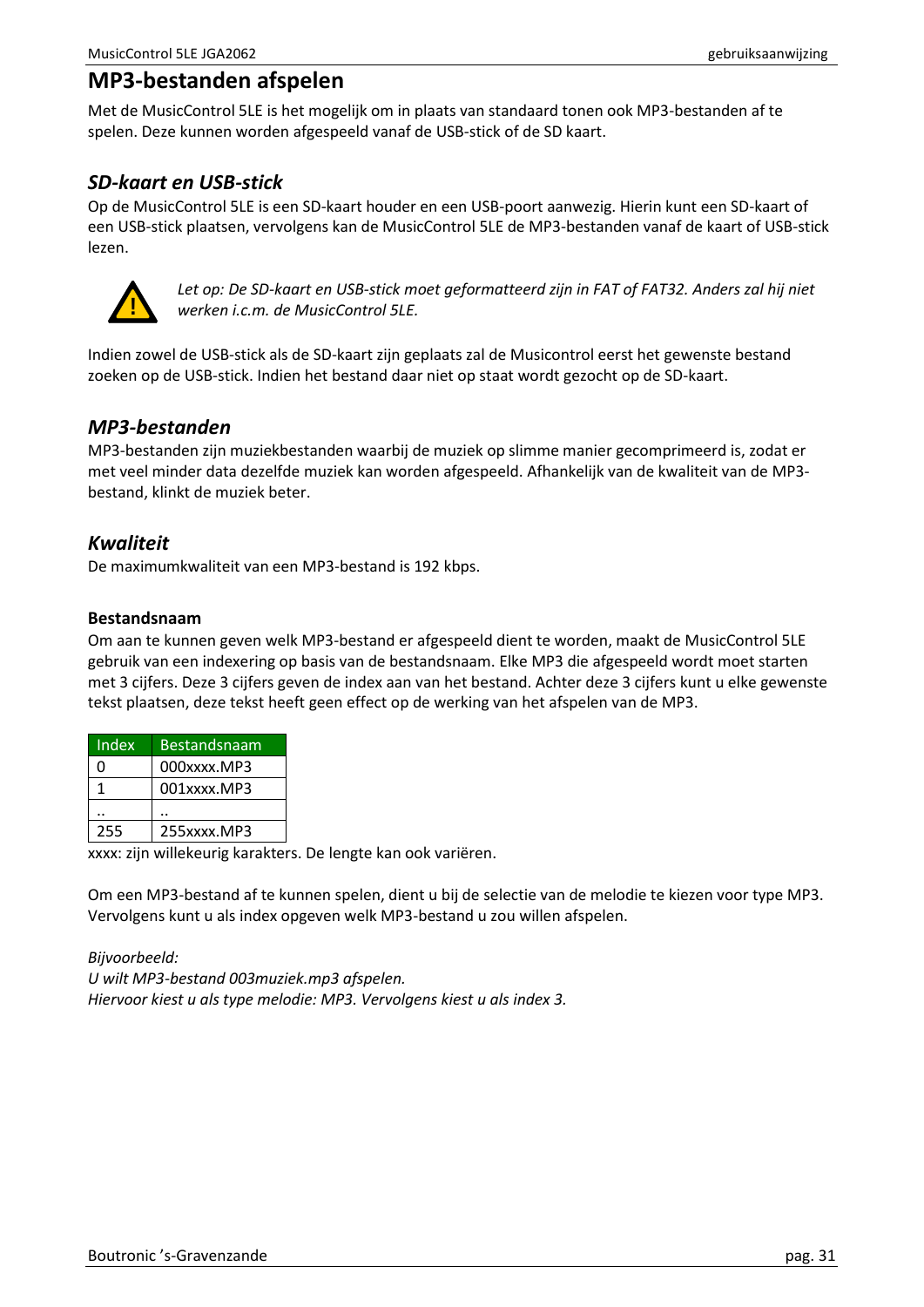# <span id="page-31-0"></span>**Instelbare melodieën**

In de onderstaande tabel ziet u een overzicht van de 24 beschikbare melodieën die standaard in de MusicControl aanwezig zijn

| #              | <b>Melodie</b>       | <b>Beschrijving</b>                | <b>Toepassing</b>          | Toon (Hz)     | <b>Duur</b><br>(ms) |
|----------------|----------------------|------------------------------------|----------------------------|---------------|---------------------|
| 1              | Slow Whoop           | Traag oplopend van laag naar hoog. | Evacuatie brandalarm       | 500-1200      | 4000                |
| $\overline{2}$ | Fast Whoop           | Snel oplopend van laag naar hoog   | Evacuatie internationaal   | 800-1000      | 270                 |
| 3              | German Whoop         | Aflopend van hoog naar laag        | <b>Evacuatie Duitsland</b> | 1295-545      | 1200                |
| 4              | Frequentie sweep     | Snel oplopend met een pauze        | Alarm sirene               | 987-2217      | 700                 |
| 5              | Alarm sirene 1       | Op en aflopend, zonder pauze       | Alarm sirene               | 700-1000-700  | 400                 |
| 6              | Alarm sirene 2       | Op en aflopend, zonder pauze       | Alarm sirene               | 800-970-800   | 240                 |
| 7              | Deur bel             | 2 tonen                            | Deur bel                   | 970 / 800     | 2500                |
| 8              | Enkele piep traag    | Enkele toon met puls/pauze (traag) | Algemene attentie          | 970           | 760                 |
| 9              | Enkele piep snel     | Enkele toon met puls/pauze (snel)  | Algemene attentie          | 800           | 260                 |
| 10             | Westminster chime    | 4 tonen van westm. 1/2 uur melding | Intercom attentie          | E/G#/F#/B     | 6500                |
| 11             | 1- Toon gong laag    | 1 toon, afnemend volume            | Tijdklok attentie          | 680           | 5000                |
| 12             | 2- Toon gong laag    | 2 tonen, afnemend volume           | Tijdklok attentie          | 660/550       | 6000                |
| 13             | 3- Toon gong laag    | 3 tonen, afnemend volume           | Tijdklok attentie          | 660/550/440   | 6150                |
| 14             | 1- Toon gong hoog    | 1 toon, afnemend volume            | Tijdklok attentie          | 1,3k          | 3000                |
| 15             | 2- Toon gong hoog    | 2 tonen, afnemend volume           | Tijdklok attentie          | 1300/1100     | 2900                |
| 16             | 3- Toon gong hoog    | 3 tonen, afnemend volume           | Tijdklok attentie          | 1300/1100/880 | 3450                |
| 17             | Continue 800Hz       | Continue 800Hz toon                | Attentie                   | 800           | cont                |
| 18             | 3- Toon omhoog traag | 3 tonen omhoog, stabiel volume     | Attentie / Belsignaal      | 700/800/900   | 2980                |
| 19             | 3- Toon omlaag traag | 3 tonen omlaag, stabiel volume     | Attentie / Belsignaal      | 900/800/700   | 2980                |
| 20             | 3- Toon omhoog snel  | 3 tonen omhoog, stabiel volume     | Attentie / Belsignaal      | 700/800/900   | 420                 |
| 21             | 3- Toon omlaag snel  | 3 tonen omlaag, stabiel volume     | Attentie / Belsignaal      | 900/800/700   | 420                 |
| 22             | Externe telefoon bel | 2 freq wissel snel, met pauze      | Belsignaal telefoon        | 880/1600      | 5000                |
| 23             | Warble sirene        | <b>Extreem snelle sirene</b>       | Inbraakalarm               | 600-1200      | 66                  |
| 24             | Luchthoorn           | Hoog/lage toon afgewisseld         | Inbraakalarm               | 363/518       | 1500                |

'-' : Frequentie sweep

'/' : Direct frequentie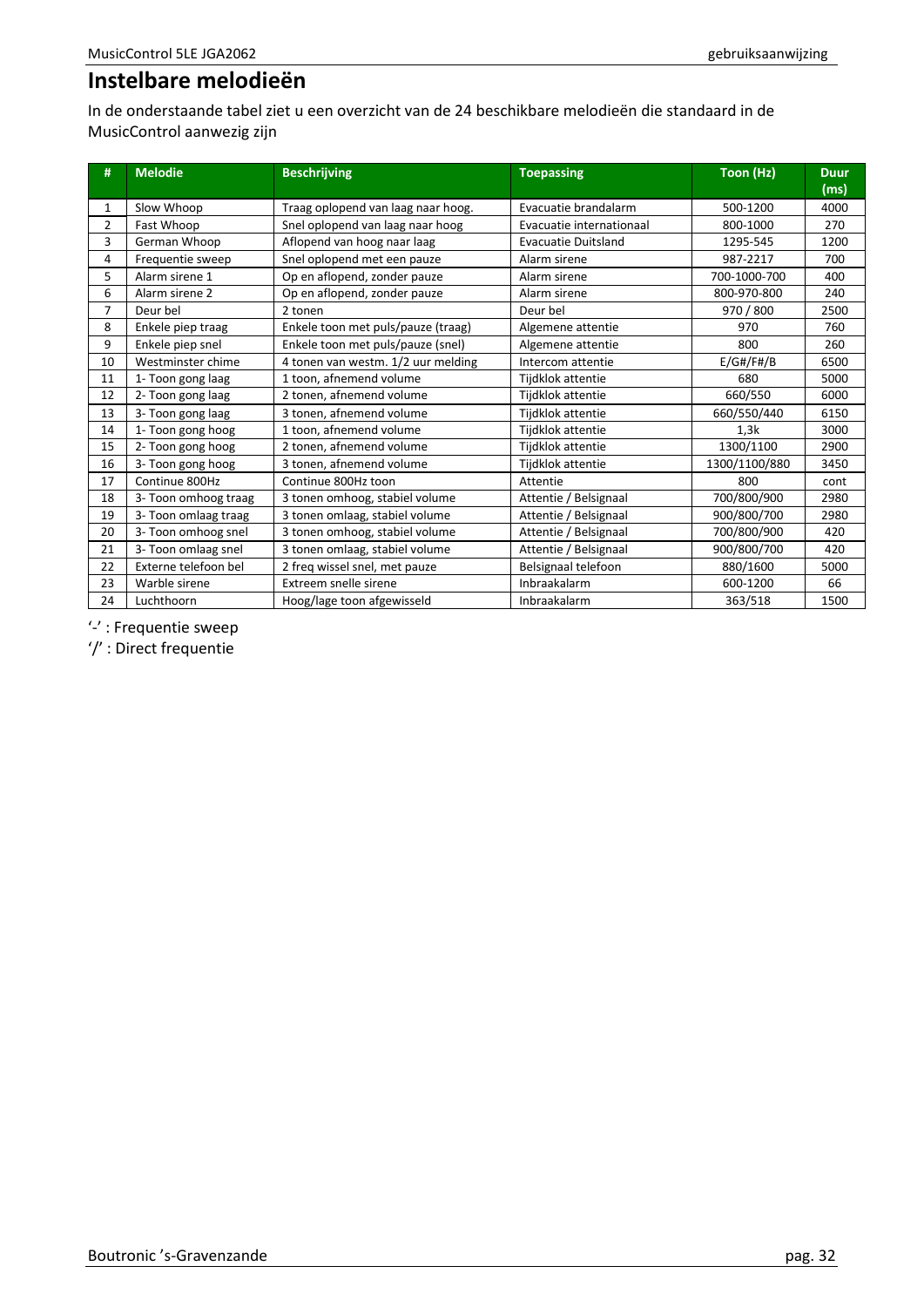# <span id="page-32-0"></span>**Foutmeldingen**

De MusicControl 5LE kan de volgende foutmeldingen hebben:

| <b>Nummer</b> | <b>Naam</b>             | <b>Niveau</b> | Omschrijving                                                         | Actie                                                                 |
|---------------|-------------------------|---------------|----------------------------------------------------------------------|-----------------------------------------------------------------------|
| 1             | Eeprom R/W              | Waarschuwing  | Interne fout                                                         | Neem contact op met uw                                                |
|               |                         |               |                                                                      | leverancier                                                           |
| 2             | <b>EEPROM beschermd</b> | Waarschuwing  | Interne fout                                                         | Neem contact op met uw                                                |
|               |                         |               |                                                                      | leverancier                                                           |
| 3             | Eerste keer opstarten   | Waarschuwing  | Interne fout                                                         | Neem contact op met uw                                                |
|               |                         |               |                                                                      | leverancier                                                           |
| 4             | Configuratie basis      | Waarschuwing  | Interne fout                                                         | Neem contact op met uw                                                |
|               |                         |               |                                                                      | leverancier                                                           |
| 5             | Config instellingen     | Waarschuwing  | Interne fout                                                         | Neem contact op met uw                                                |
|               |                         |               |                                                                      | leverancier                                                           |
| 6             | Config checksum         | Waarschuwing  | Er is een fout geconstateerd bij de controle<br>van de instellingen. | - Controleer de instellingen.<br>- Wijzig een willekeurige instelling |
|               |                         |               |                                                                      | en controleer of de foutmelding                                       |
|               |                         |               |                                                                      | terugkomt. Indien deze terug                                          |
|               |                         |               |                                                                      | blijft komen, neem contact op                                         |
|               |                         |               |                                                                      | met uw leverancier.                                                   |
| 7             | IP conflict             | Waarschuwing  | Er is gedetecteerd dat een ander apparaat                            | - Controleer uw netwerk.                                              |
|               |                         |               | hetzelfde IP-adres heeft in het netwerk.                             | - Wijzig eventueel het IP-adres van                                   |
|               |                         |               |                                                                      | de MusicControl.                                                      |
|               |                         |               |                                                                      | - Neem contact op met uw                                              |
|               |                         |               |                                                                      | systeembeheerder                                                      |
| 8             | W5500 cmd               | Waarschuwing  | Interne fout                                                         | - Neem contact op met uw                                              |
|               |                         |               |                                                                      | leverancier                                                           |
| 9             | Geen MAC-adres          | Waarschuwing  | MAC-adres niet ingesteld                                             | - Neem contact op met uw                                              |
| 10            |                         |               |                                                                      | leverancier                                                           |
| 11            | NTP-server              | Waarschuwing  | Tijdserver kon niet bereikt worden.                                  | - Controleer netwerkinstellingen                                      |
|               |                         |               |                                                                      | - Controleer of MusicControl                                          |
|               |                         |               |                                                                      | toegang heeft tot tijdserver.                                         |
|               |                         |               |                                                                      | - Neem contact op met uw                                              |
| 12            | MP3 fout                |               | Interne fout                                                         | systeembeheerder                                                      |
|               |                         | Waarschuwing  |                                                                      | - Neem contact op met uw<br>leverancier                               |
| 13            | Bestand niet            | Waarschuwing  | Kon MP3 bestand niet afspelen                                        | - Controleer of bestand aanwezig is                                   |
|               |                         |               |                                                                      | op de SD-kaart                                                        |
| 16            | Event time-out          | Waarschuwing  | Een event kon niet worden afgehandeld                                | - Controleer of de events niet te                                     |
|               |                         |               | binnen de gestelde time-out.                                         | lang duren.                                                           |
|               |                         |               |                                                                      | - Controleer de event time-out                                        |
|               |                         |               |                                                                      | waarde                                                                |
| 17            | URL fout                | Waarschuwing  | URL kon niet worden gedecodeerd                                      | - Controleer de URL                                                   |
| 18            | SD-kaart initialiseren  | Waarschuwing  | SD-kaart kon niet worden geïnitialiseerd                             | - Controleer SD-kaart                                                 |
| 19            | SD-kaart lees           | Waarschuwing  | Kon niet lezen van de SD-kaart                                       | - Controleer SD-kaart                                                 |
| 20            | SD-kaart schrijf        | Waarschuwing  | Kon niet schrijven naar de SD-kaart                                  | - Controleer SD-kaart                                                 |
| 21            | TCP 1 Tx                | Waarschuwing  | Te veel data te verzenden via de TCP-                                | - Neem contact op met uw                                              |
| 22            | TCP 2 Tx                | Waarschuwing  | verbinding                                                           | leverancier                                                           |
| 23            | TCP 1 Rx                | Waarschuwing  | Te veel data ontvangen via de TCP-                                   | - Neem contact op met uw                                              |
| 24            | TCP 2 Rx                | Waarschuwing  | verbinding                                                           | leverancier                                                           |
| 141           | Opgestart               | Waarschuwing  | MusicControl is opgestart.                                           | - Indien geen spanningsuitval is                                      |
|               |                         |               |                                                                      | geweest of bewuste reset, neem                                        |
|               |                         |               |                                                                      | contact op met uw leverancier                                         |
| 142           | Timer handler           | Waarschuwing  | Interne fout                                                         | - Neem contact op met uw                                              |
|               |                         |               |                                                                      | leverancier                                                           |
| 143           | Test fout               | Waarschuwing  | Test fout, mag in normaal gebruikt niet                              | - Neem contact op met uw                                              |
|               |                         |               | voorkomen                                                            | leverancier                                                           |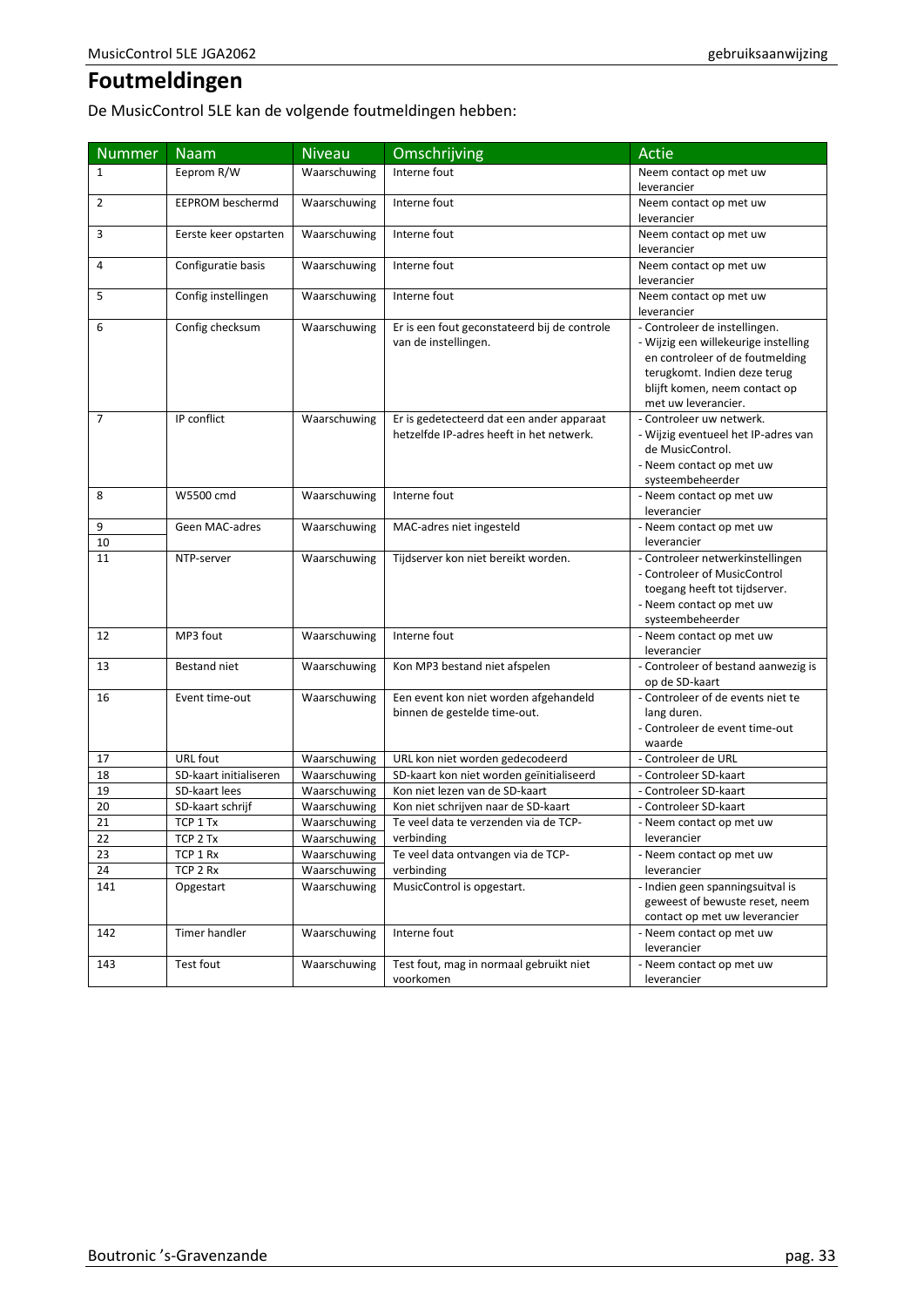# <span id="page-33-0"></span>**Technische specificaties**

# <span id="page-33-1"></span>*Behuizing (ABS)*

# <span id="page-33-2"></span>*Elektrische specificaties*

| Meegeleverde adapter  : 12 VDC, 500 mA (6W) |  |
|---------------------------------------------|--|
|                                             |  |

# <span id="page-33-3"></span>*Ingang*

|                                        | Open klem spanning 3V3 DC |
|----------------------------------------|---------------------------|
| Audio IN maximaal: 1IN & 2IN: 1,0 V TT |                           |

# <span id="page-33-4"></span>*Uitgangen*

| Relais zijn instelbaar als mute uitgang                              |
|----------------------------------------------------------------------|
| U maximaal line OUT  : 3,3 V TT (mogelijk als volumes op 100% staan) |

# <span id="page-33-5"></span>*Aansluitkabels*

| Netwerk kabel  : Minimaal CAT5E, RJ45            |                                     |
|--------------------------------------------------|-------------------------------------|
| Bedrading Line-in/out  : Afgeschermde audiokabel |                                     |
|                                                  | $0.8$ mm <sup>2</sup> , max 100 mtr |

# <span id="page-33-6"></span>**Afmetingen**

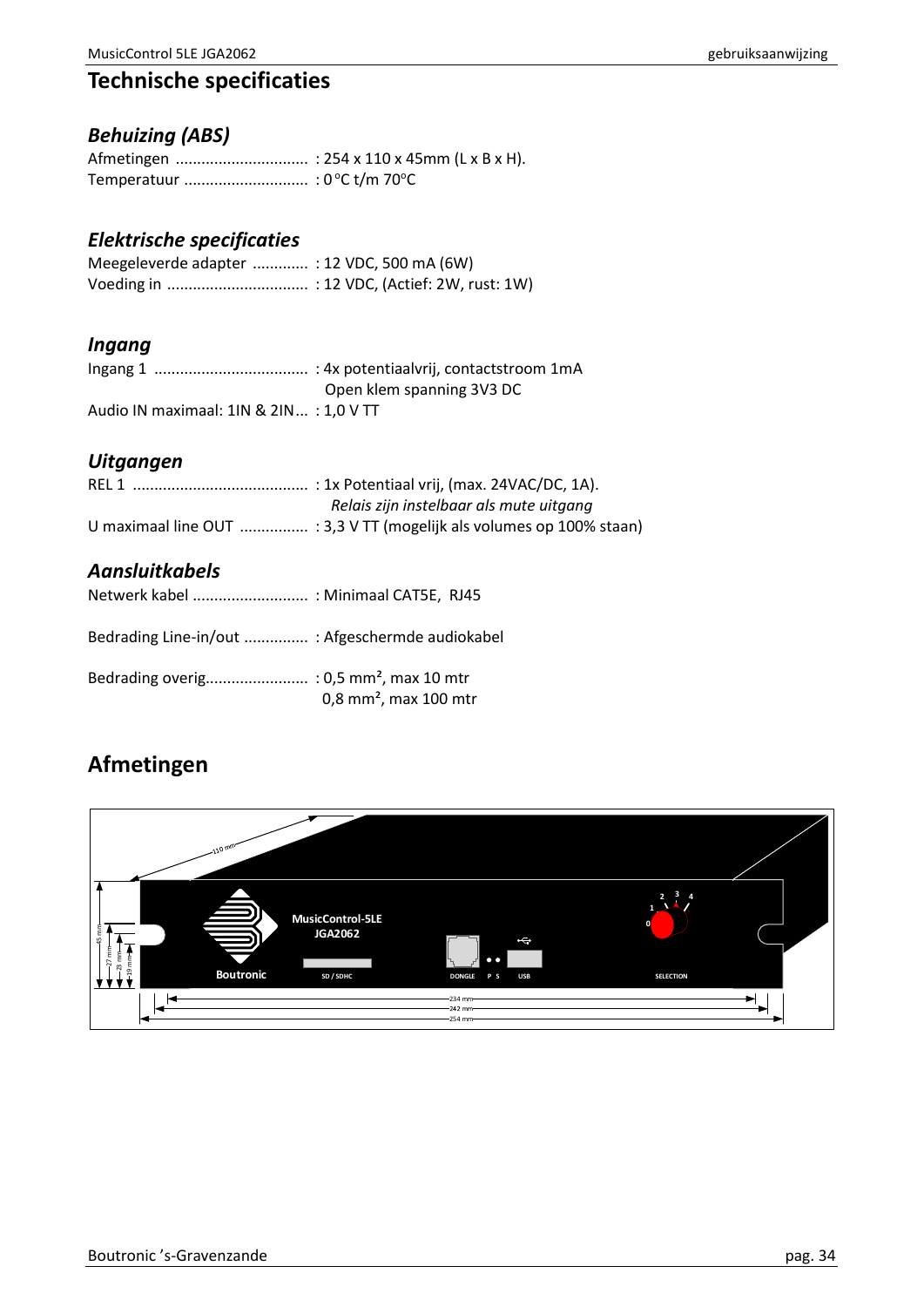# <span id="page-34-0"></span>**Bijlage A: Probleemoplossing**

| Probleem                                                                                                                                                                              | <b>Oorzaak / Oplossing</b>                                                                                                                                                                                                                                                                                                                                                                                                                  |  |
|---------------------------------------------------------------------------------------------------------------------------------------------------------------------------------------|---------------------------------------------------------------------------------------------------------------------------------------------------------------------------------------------------------------------------------------------------------------------------------------------------------------------------------------------------------------------------------------------------------------------------------------------|--|
| Het tijdklok alarm wordt niet afgespeeld.                                                                                                                                             | Controleer of de 'dag' instelling klopt en of er een melodie is<br>ingesteld. Controleer daarna, als de melding aan een ingang<br>gekoppeld is, dat de ingang actief is en dat het volume goed is<br>ingesteld.                                                                                                                                                                                                                             |  |
| Een ingangsgeluid (Tuner, Tone, MP3 of<br>TEL) klinkt te zacht.                                                                                                                       | Pas de volumes van de signalen aan met de Boutronic Studio.<br>Zet het signaal welke 'te zacht' klinkt en het totaal volume op<br>maximaal. Klinkt het signaal nog steeds te zacht, zet het volume<br>van de eindversterker hoger. Pas de overige signalen aan zodat<br>ook dit volume naar wens is.                                                                                                                                        |  |
| De MusicControl 5LE wordt via Ethernet<br>toegevoegd, maar alle velden<br>worden/blijven oranje/geel. Er komt een<br>uitroepteken achter de toegevoegde<br>MusicControl 5LE te staan. | Controleer of het IP-adres niet dubbel gebruikt wordt. Ga na<br>welk IP-adres de MusicControl ontvangen heeft en typ deze in<br>bij een browser. Het volgende moet zichtbaar zijn:<br><b>Boutronic MusicControl 5 v5.0a</b><br>Serial nr: 987654                                                                                                                                                                                            |  |
|                                                                                                                                                                                       | Name:<br><b>Boutronic</b><br>MAC:<br>70-B3-D5-35-95-89<br>192.168.15.135<br>IP:<br>Als het bovenstaande venster niet weergegeven wordt is de<br>MusicControl 5LE niet bereikbaar. Controleer de verbinding en<br>zorg dat de MusicControl 5LE een uniek IP-adres krijgt.<br>Indien bovenstaande venster zichtbaar is, maar u kunt geen<br>verbinding maken. Controleer of een andere computer<br>eventueel de verbinding in gebruikt neemt. |  |